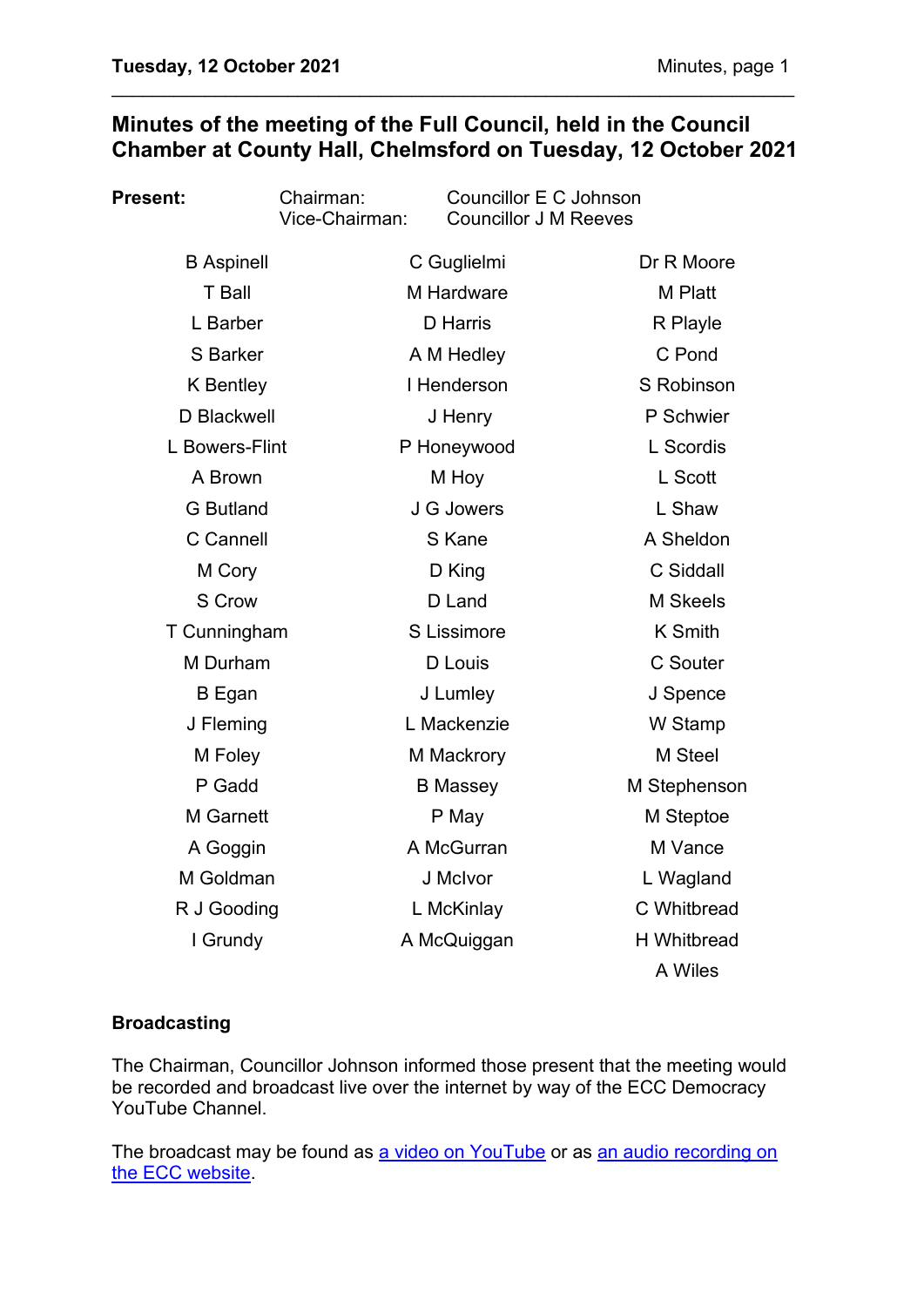#### **Prayers**

The meeting was preceded by prayers led by The Right Reverend Hugh Allan O. Praem, the Titular Abbot of Beeleigh and Chaplain to the Chairman of Essex County Council.

\_\_\_\_\_\_\_\_\_\_\_\_\_\_\_\_\_\_\_\_\_\_\_\_\_\_\_\_\_\_\_\_\_\_\_\_\_\_\_\_\_\_\_\_\_\_\_\_\_\_\_\_\_\_\_\_\_\_\_\_\_\_\_\_\_\_

#### **Councillor Johnson formally opened the meeting.**

## **1. Apologies for Absence**

Apologies for absence were received on behalf of Councillors Buckley, Deakin, and Thorogood.

#### **2. Declarations of Interest**

There were no declarations of interest.

## **3. Confirmation of the minutes of the meeting held on 13 July 2021**

#### **Resolved:**

That the minutes of the ordinary meeting held on 13 July 2021 be approved as a correct record and signed by the Chairman.

#### **4. Public Speakers**

The Chairman noted that there were no members of the public registered to speak.

## **5. Chairman's Announcements and Communications**

#### **Recent Deaths**

## **Former Councillor Kathleen Nolan**

The Chairman informed members of the death on 16 August of former Councillor Kathleen Nolan who had represented the Division of Maldon from 1977 until May 1997.

Members were informed that former Councillor Nolan had served as chairman of the Policy and Resources Committee and was elected to be the Chairman of the Council in 1992. She had also been a valued member of the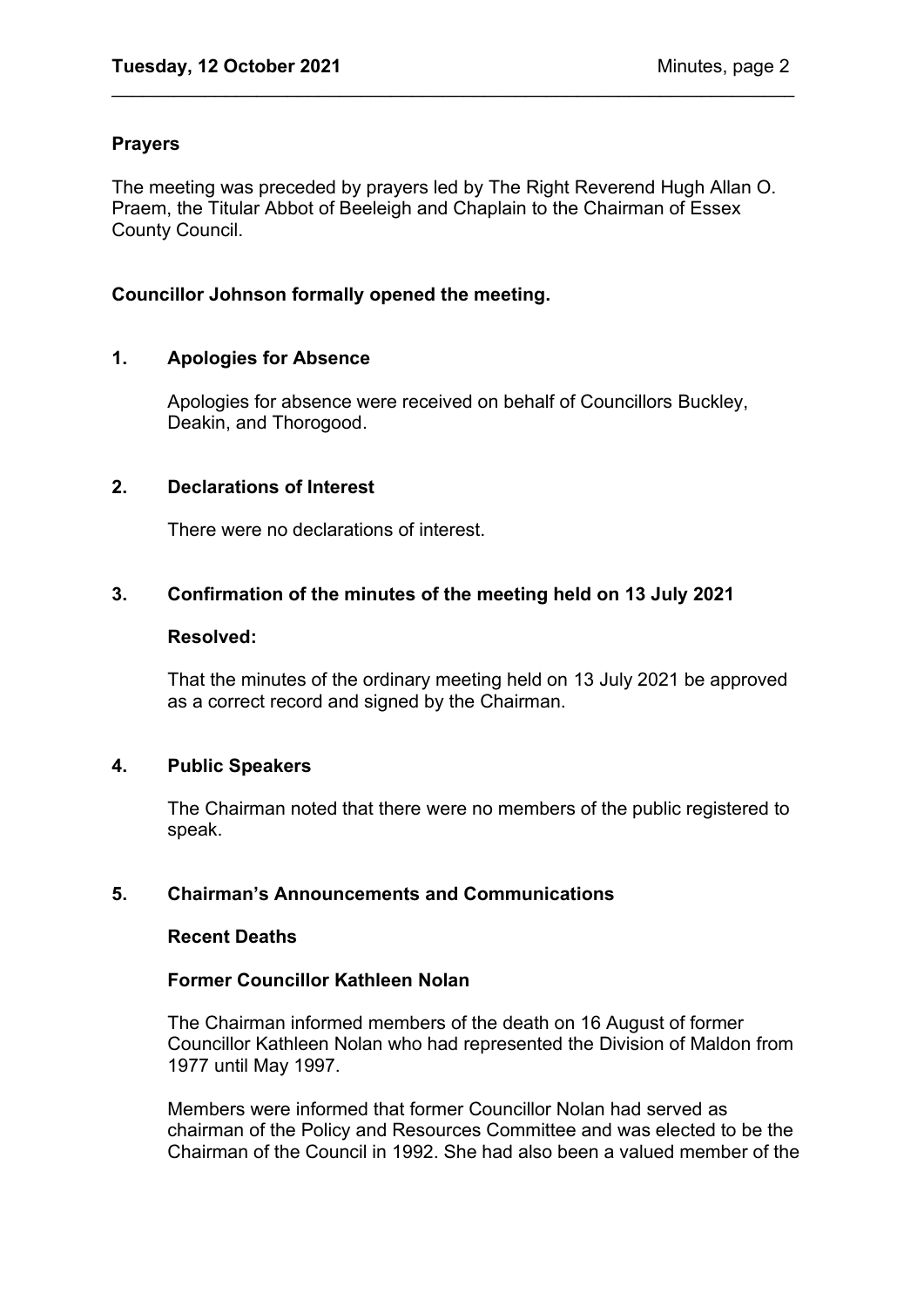Education, Environment, Highways and Social Services committees as well as on many other committees of the Council.

\_\_\_\_\_\_\_\_\_\_\_\_\_\_\_\_\_\_\_\_\_\_\_\_\_\_\_\_\_\_\_\_\_\_\_\_\_\_\_\_\_\_\_\_\_\_\_\_\_\_\_\_\_\_\_\_\_\_\_\_\_\_\_\_\_\_

She had also been an active representative on many local organisations including the Crouch Harbour Authority, Braintree College of Further Education, Chelmsford Council for Social Care and Southend Arts Council. Kathleen was also a retired Essex Deputy Lieutenant.

#### **Former Councillor Brian Kelly**

The Chairman informed members of the recent death, at the age of 87, of former Councillor Brian Kelly who had represented the Division of Southchurch from 1985 until April 1998 at which time the Essex County Council electoral division become part of the new Southend Unitary Authority.

## **Former Councillor Christopher Manning-Press**

The Chairman informed members of the death of former Councillor Christopher Manning-Press who died Monday 13 September at the age of 91 and had represented the Mersea and Stanway Division from 1993-2005 and Mersea and Tiptree Division from 2005-2009. 

During his term of office, he served on many committees, including as Chairman of the Heritage and Culture Committee and was Cabinet Member for Libraries and Leisure. He was Chairman of the Council 2004-2006 and became an Honorary Alderman in 2009.  He was also a Deputy Lieutenant.

## **The Right Honourable James Brokenshire MP**

The Chairman informed members of the death of The Right Honourable James Brokenshire MP who had been born in Southend-on-Sea and educated at Davenant School in Loughton. He was Secretary of State for Housing, Communities and Local Government and was MP for Hornchurch from 2005 to 2010 and Old Bexley and Sidcup from 2010 until his recent death.

Member spoke to pay tribute to those who had died and then stood in silent remembrance.

## **Olympics and Paralympics winners from Essex**

The Chairman congratulated Active Essex, the council's physical activity and sport advisors and the athletes from Essex on their achievements in Tokyo. He specifically congratulated:

- Max Whitlock, Triple Olympic and World Champion Gymnast in the Men's Pommel Horse,
- Beth Shriever, for winning gold in the Women's BMX racing,
- Ben Maher for winning gold in the Equestrian Individual Jumping competition,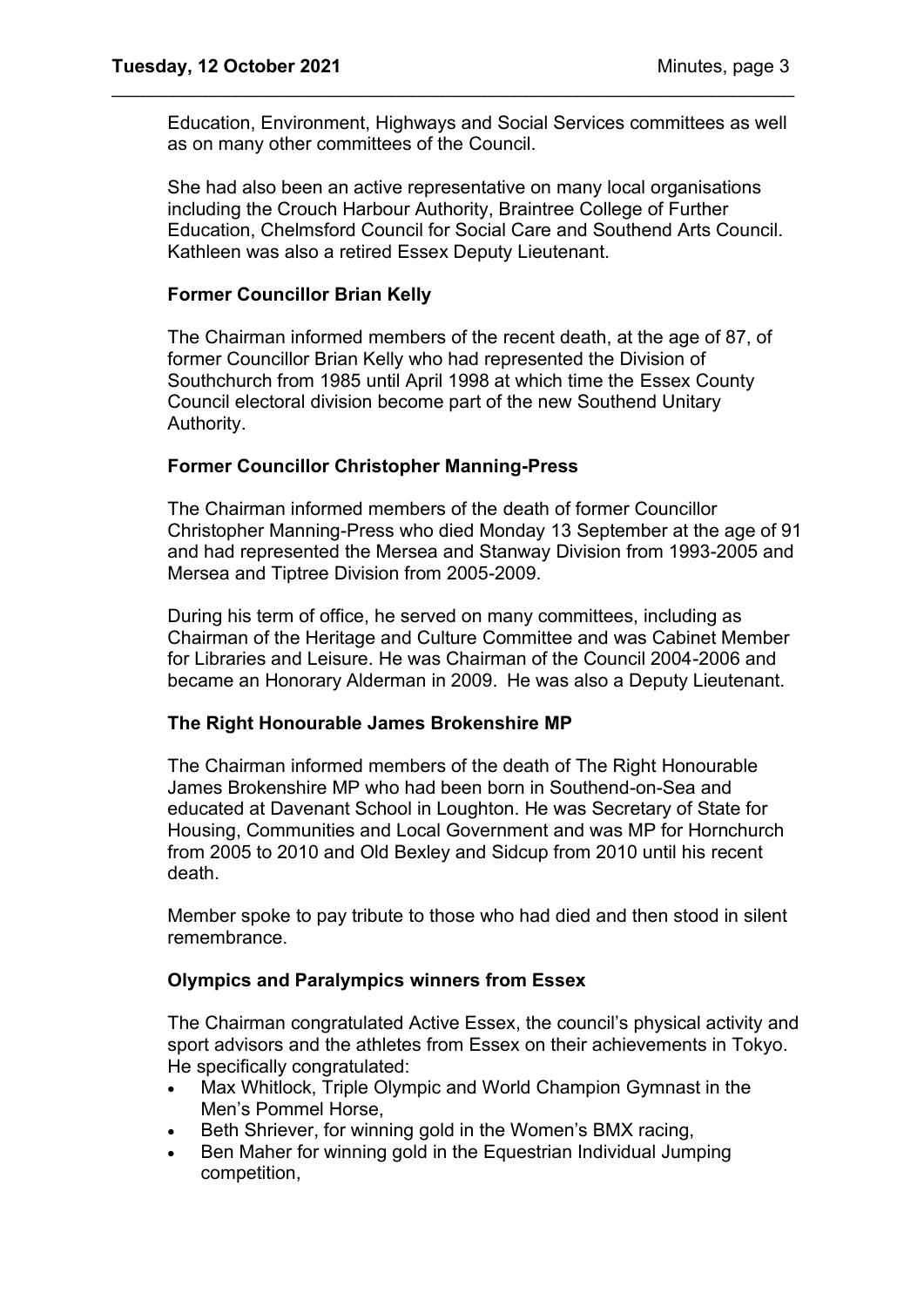• Alice Kinsella for winning bronze in the Women's Team Gymnastics competition,

\_\_\_\_\_\_\_\_\_\_\_\_\_\_\_\_\_\_\_\_\_\_\_\_\_\_\_\_\_\_\_\_\_\_\_\_\_\_\_\_\_\_\_\_\_\_\_\_\_\_\_\_\_\_\_\_\_\_\_\_\_\_\_\_\_\_

- Matthew Coward-Holley for his bronze medal in the Men's Trap Shooting, as well as
- Jessica Judd on the track and James Gall for reaching the quarter finals with Team GB in the gruelling Men's Field Hockey tournament.

The Chairman also congratulated all of Essex Paralympians including:

- Zoe Newson on getting to the Women's Powerlifting finals,
- Ellie Challis for achieving a silver medal in Backstroke and
- Richard Chiassaro, for his great performance in the Men's Track Athletics final.
- George Peasgood, who had won silver in the Men's Triathlon, and bronze in the Men's Road Cycling.
- The three-time silver medal winning Women's Cycling champion, Crystal Lane-Wright and
- Jaco Van Gass, for a double gold win, and a bronze in the Men's Cycling competition.

The Chairman considered that residents would have been proud to have them representing Great Britain and the great county of Essex at the 2020 Tokyo Olympic and Paralympic Games.

## **Corporate Parenting**

The Chairman invited Councillor Egan, Cabinet Member for Children's Services and Early Years, to speak about the Corporate Parenting Pledge.

Councillor Egan informed members of the important responsibilities relating to corporate parenting and the impending visit of Ofsted to investigate how the council supports those leaving care. She explained the principles and urged all members to sign the pledge and to attend a forthcoming Member Development session to become further informed.

## **Awards**

## **Transactional Services Income Team**

The Chairman invited Councillor Whitbread, Cabinet Member for Finance, Resources and Corporate Affairs, to speak concerning an award won by the Transactional Services Income Team.

Councillor Whitbread informed members that the Transactional Services Income Team had achieved accreditation from the Chartered Institute for Credit Management, the only local authority team in England to achieve such accreditation.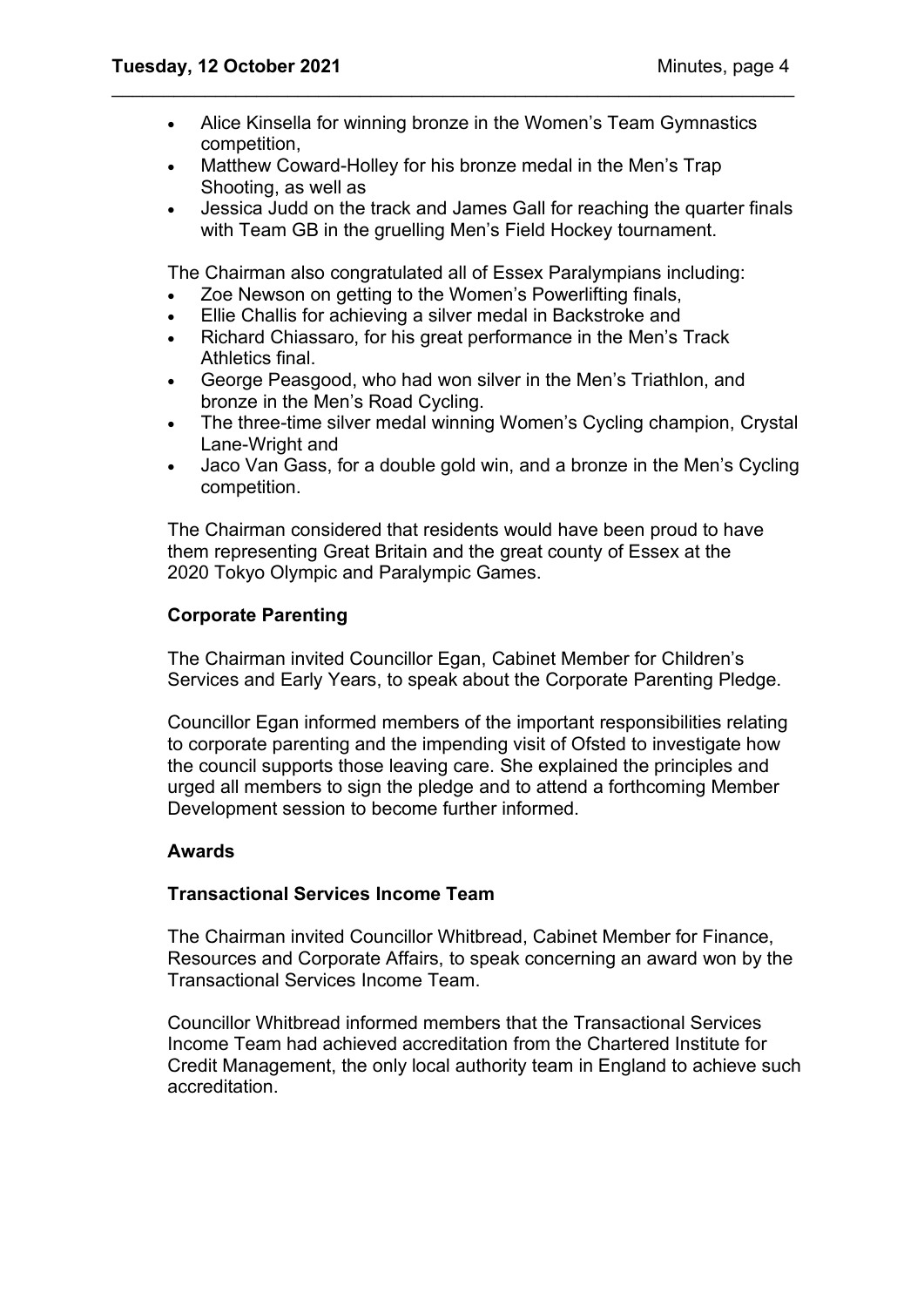#### **Procurement Team**

The Chairman invited Councillor Whitbread, Cabinet Member for Finance, Resources and Corporate Affairs, to speak again, concerning an award won by the Procurement Team

\_\_\_\_\_\_\_\_\_\_\_\_\_\_\_\_\_\_\_\_\_\_\_\_\_\_\_\_\_\_\_\_\_\_\_\_\_\_\_\_\_\_\_\_\_\_\_\_\_\_\_\_\_\_\_\_\_\_\_\_\_\_\_\_\_\_

Councillor Whitbread informed members that the council's Procurement Team, with support from the Service Placement Team in Adult Services had won the IESE Public Sector Transformation Award. The award achieved was in the Efficiency and Effectiveness category for work undertaken in the Learning Disabilities Residential Sector.

#### **Firstsite, Colchester**

The Chairman invited Councillor Butland, Cabinet Member for Devolution, the Arts, Heritage and Culture, to speak concerning an award won by Firstsite in Colchester.

Councillor Butland informed members that Firstsite in Colchester, had been awarded Museum of the Year. The award was not only for their artistic work but also for the work they had undertaken with communities throughout the pandemic.

## **6. Receipt of petitions and deputations**

The Chairman invited Councillor Steel to present a petition concerning Croxton Mill byway for the attention of the Cabinet Member for Highway Maintenance and Sustainable Transport.

## **7. Everyone's Essex – Our Plan for Levelling Up the County: 2021-25**

The Council's Organisation Plan – Everyone's Essex was moved by the Leader of the Council, Councillor Bentley and seconded by Councillor McKinlay, Deputy Leader and Cabinet Member for Community, Equality, Partnerships and Performance and it was

#### **Resolved**

That Everyone's Essex be adopted in the form as outlined in Appendix 1 to the report.

That the strategic aims in the Organisational Plan 2021- 22 are superseded by the aims set out in Everyone's Essex and no longer have effect but that the areas of focus continue to have effect.

#### **8. Executive Statement**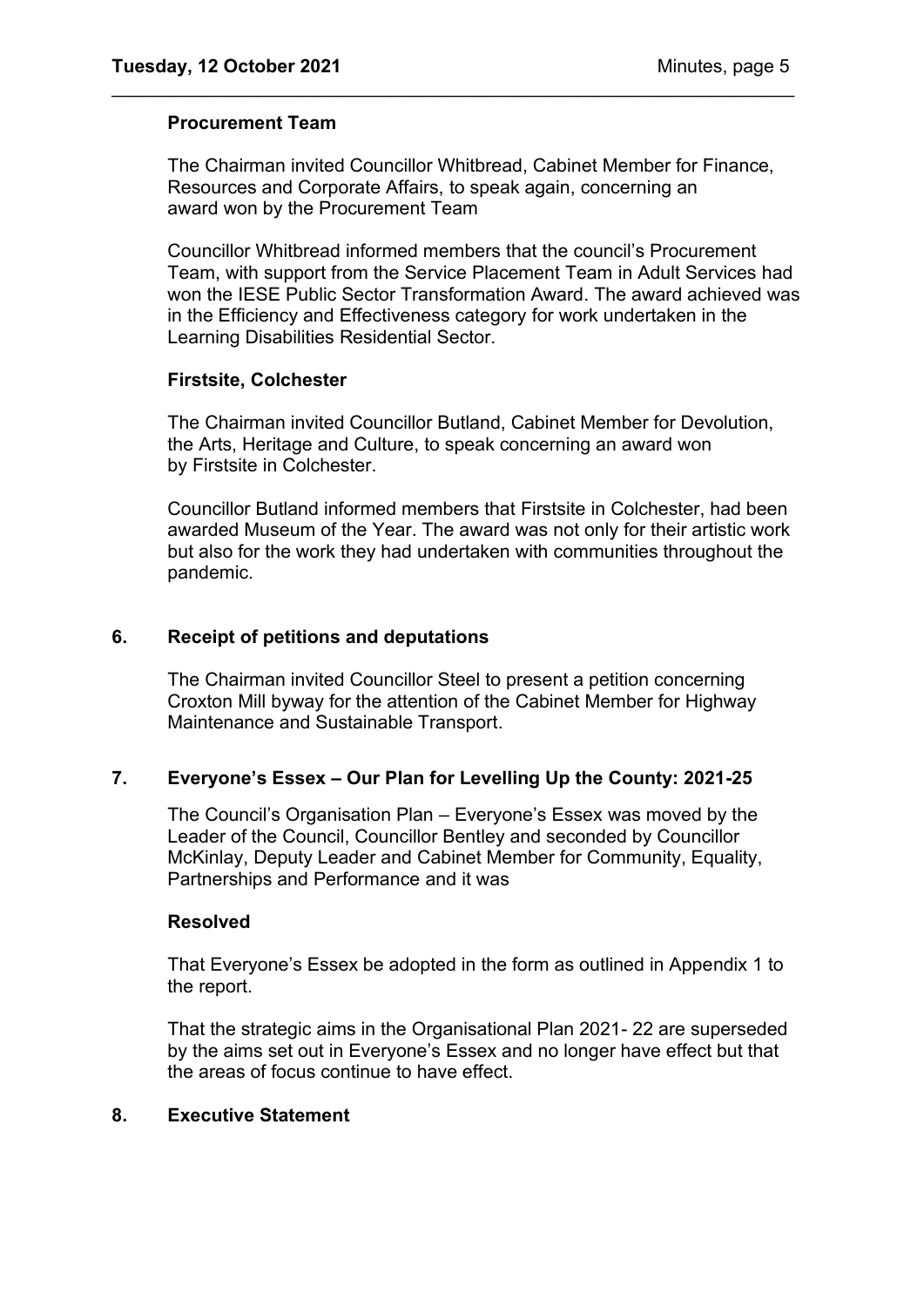At the invitation of the Chairman, the Cabinet Member for Finance, Resources and Corporate Affairs Councillor Whitbread, spoke concerning the Autumn Budget Statement.

\_\_\_\_\_\_\_\_\_\_\_\_\_\_\_\_\_\_\_\_\_\_\_\_\_\_\_\_\_\_\_\_\_\_\_\_\_\_\_\_\_\_\_\_\_\_\_\_\_\_\_\_\_\_\_\_\_\_\_\_\_\_\_\_\_\_

## **9. Motions**

## **1. Encouraging making decisions and scrutinising local matters closer to local people**

It was moved by Councillor Pond and seconded by Councillor Smith that:

'Council calls attention to the ability of committees to hold meetings outside County Hall subject to funding being available and a safe venue being located.

Council notes that a local member or members may also submit a written request for meeting outside County Hall to the Chairman of the committee, who may work with officers to seek an alternative location.

Council considers that holding a meeting in County Hall, for example, to determine a planning application affecting communities distant from Chelmsford may deter affected residents from attending.

Depending on requirements of the constitution or any process followed by the Committee, local residents and elected Borough/District/City/Town/Parish councillors should be able to address a local meeting of the committee concerned, so as to ensure the views of the community be fully heard.'

It was moved by Councillor Steptoe and seconded by Councillor Guglielmi that the motion be amended to read as follows:

'Council calls attention to the ability of committees to hold meetings outside County Hall subject to funding being available, a safe venue being located, suitable technology for live streaming and the availability of ECC Officers to support the meeting.

Council notes that a local member or members may also submit a written request for meeting outside County Hall to the Chairman of the committee. In this instance the Chairman will decide whether to permit the meeting to take place outside of County Hall.

Council considers that holding a meeting in County Hall, for example, to determine a planning application affecting communities distant from Chelmsford may have in the past deterred affected residents from following the meeting. However, as all ECC's Committee meetings are now live streamed, this is unlikely to be the case.

Depending on requirements of the constitution or any process followed by the Committee, local residents and elected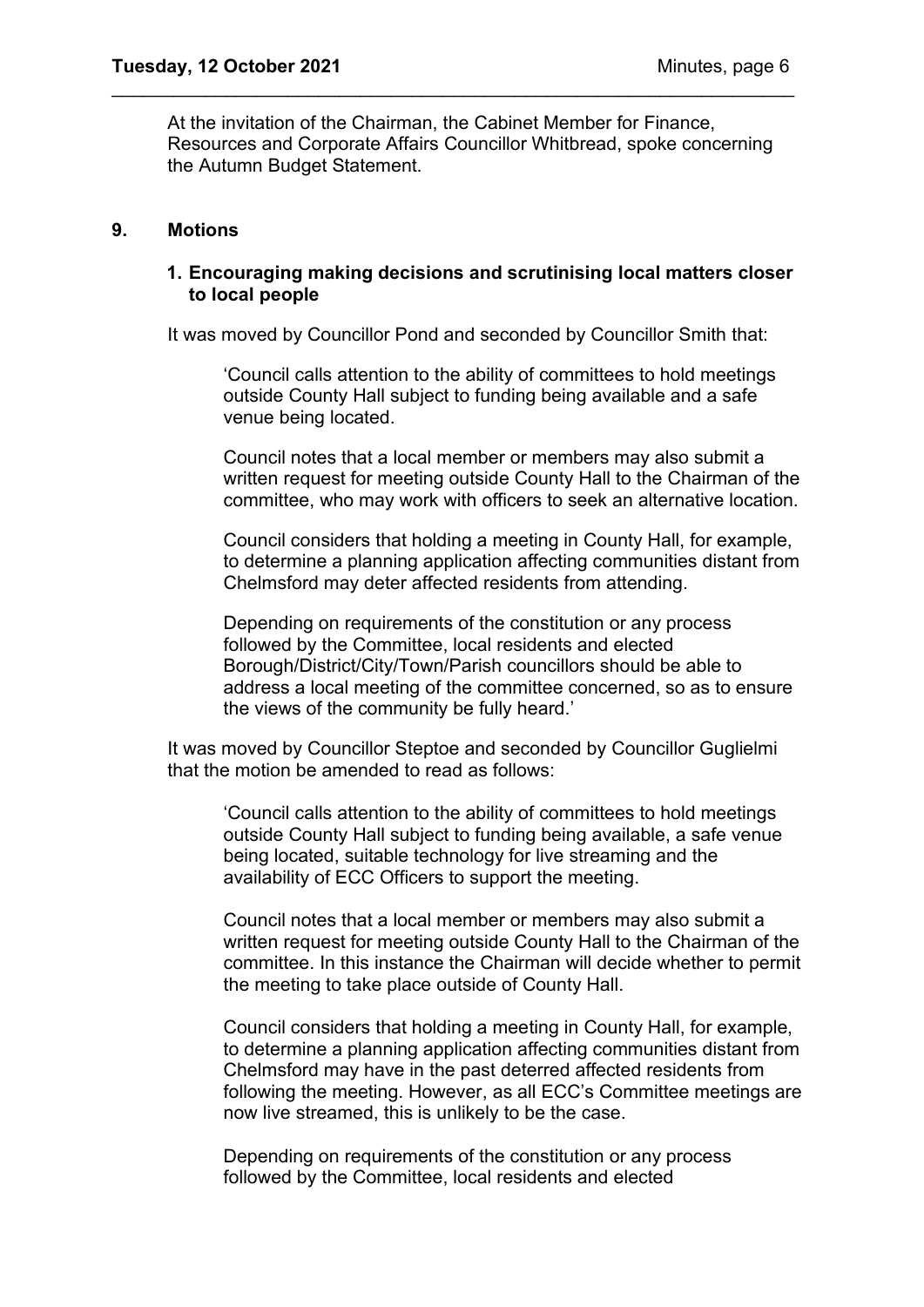Borough/District/City/Town/ Parish councillors are able to address a local meeting of the committee concerned, so as to ensure the views of the community be fully heard. This is in accordance with the agreed Public Speaking Protocol.

\_\_\_\_\_\_\_\_\_\_\_\_\_\_\_\_\_\_\_\_\_\_\_\_\_\_\_\_\_\_\_\_\_\_\_\_\_\_\_\_\_\_\_\_\_\_\_\_\_\_\_\_\_\_\_\_\_\_\_\_\_\_\_\_\_\_

Council further notes that the Chairman of a Committee may, at times, allow additional speakers, while ensuring that that the right balance of speakers is struck especially if the Committee has a Regulatory Function.'

The amendment moved by Councillor Steptoe and seconded by Councillor Guglielmi was put to the meeting and was **carried** and became the substantive motion.

• Councillor Hoy wished it to be noted in the minutes that he voted against the amendment.

Having been put to the meeting the motion was **carried**.

## **2. Pay for Care Workers in Essex**

It was moved by Councillor Scordis and seconded by Councillor McGurran that:

'This council recognises the fantastic work of carers across the county, and the important role they played during the pandemic working on the frontline. This council also recognises that most care workers earn below the 'Real Living Wage' despite the vital role they perform.

Therefore, this council, regarding care workers, resolves to ask the Cabinet to:

- pay covid related sick pay (including whilst isolating),
- pay at least the Real Living Wage (currently £9.50 an hour),
- pay occupational sick pay.'

It was moved by Councillor Mackrory and seconded by Councillor Cory that the motion be amended to read:

'This council recognises the fantastic work of carers across the county, and the important role they played during the pandemic working on the frontline. This council also recognises that most care workers earn below the 'Real Living Wage' despite the vital role they perform.

This council resolves to ask the Cabinet to make sure that the employers of all care workers in the ECC supply chain (including ECC itself):

• pay Covid related sick pay (including whilst isolating),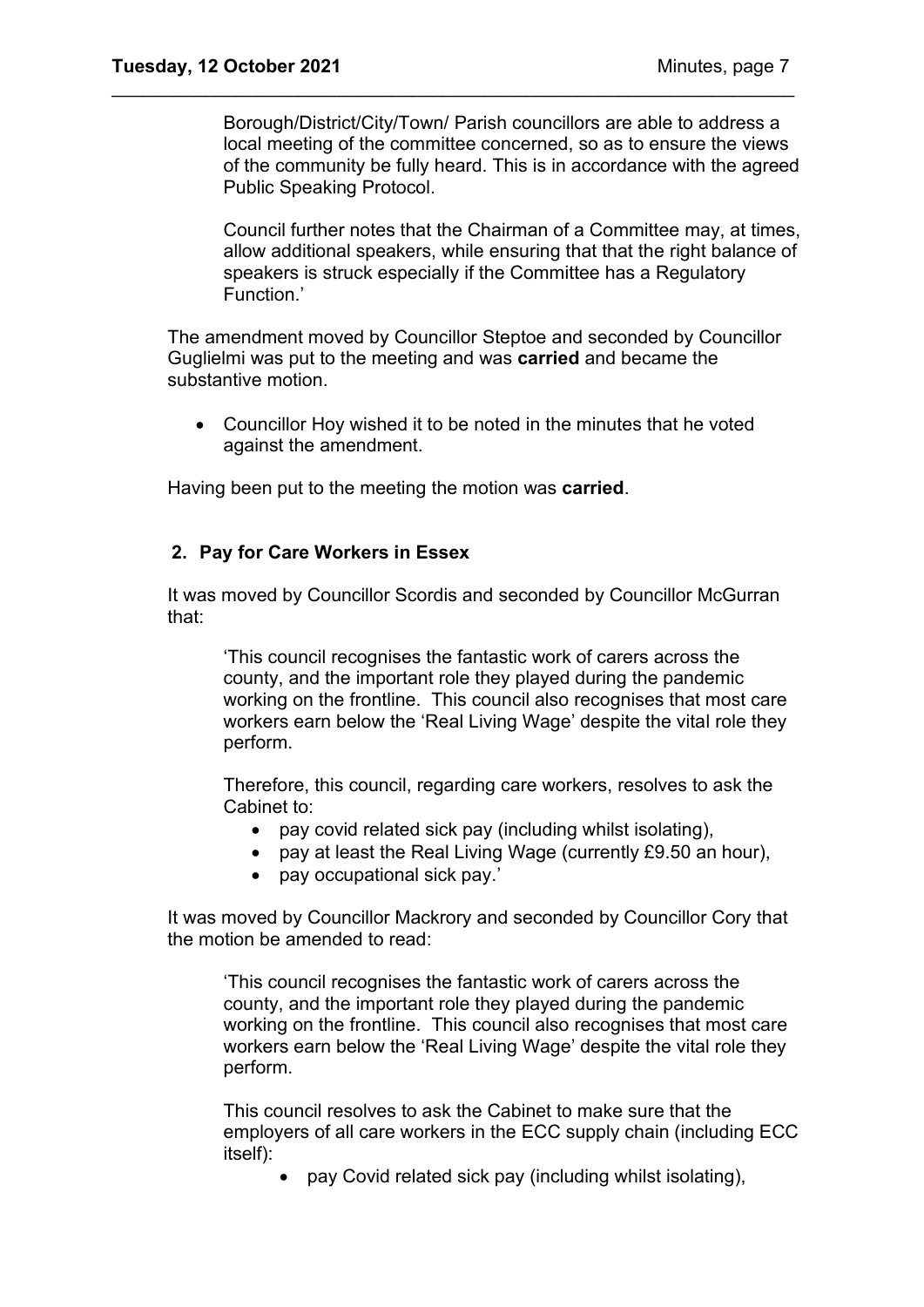- pay at least the Real Living Wage (currently £9.50 an hour),
- pay occupational sick pay.'

It was moved by Councillor Hardware and seconded by Councillor Mackenzie that the motion be amended by:

\_\_\_\_\_\_\_\_\_\_\_\_\_\_\_\_\_\_\_\_\_\_\_\_\_\_\_\_\_\_\_\_\_\_\_\_\_\_\_\_\_\_\_\_\_\_\_\_\_\_\_\_\_\_\_\_\_\_\_\_\_\_\_\_\_\_

- (1) Replacing the words 'regarding care workers, resolves to ask the Cabinet to' with 'acknowledges the laudable proposal for Essex County Council to'.
- (2) Adding the following paragraph at the end of the motion 'However, this Council notes that this proposal would have financial impact and believes that this should be raised as part of the 2022/23 budget process where its impact can be debated in the context of the whole 2022/23 Budget.'

The amendment moved by Councillor Mackrory was put to the vote and, ten Members having stood in their places, the amendment was put to a named vote and was carried by 66 votes for, none against and 4 abstentions. Those Members voting for the amendment to the motion were Councillors:

| <b>T</b> Ball    | C Guglielmi     | Dr R Moore         |
|------------------|-----------------|--------------------|
| L Barber         | M Hardware      | M Platt            |
| <b>S</b> Barker  | <b>D</b> Harris | R Playle           |
| <b>K</b> Bentley | A M Hedley      | S Robinson         |
| D Blackwell      | I Henderson     | P Schwier          |
| L Bowers-Flint   | J Henry         | L Scordis          |
| A Brown          | P Honeywood     | L Scott            |
| <b>G</b> Butland | M Hoy           | L Shaw             |
| C Cannell        | J G Jowers      | A Sheldon          |
| M Cory           | S Kane          | C Siddall          |
| S Crow           | D King          | <b>M</b> Skeels    |
| T Cunningham     | D Land          | <b>K</b> Smith     |
| M Durham         | S Lissimore     | <b>C</b> Souter    |
| B Egan           | D Louis         | J Spence           |
| J Fleming        | L Mackenzie     | W Stamp            |
| M Foley          | M Mackrory      | M Steel            |
| P Gadd           | <b>B</b> Massey | M Steptoe          |
| <b>M</b> Garnett | P May           | M Vance            |
| A Goggin         | A McGurran      | L Wagland          |
| M Goldman        | J McIvor        | C Whitbread        |
| R J Gooding      | L McKinlay      | <b>H</b> Whitbread |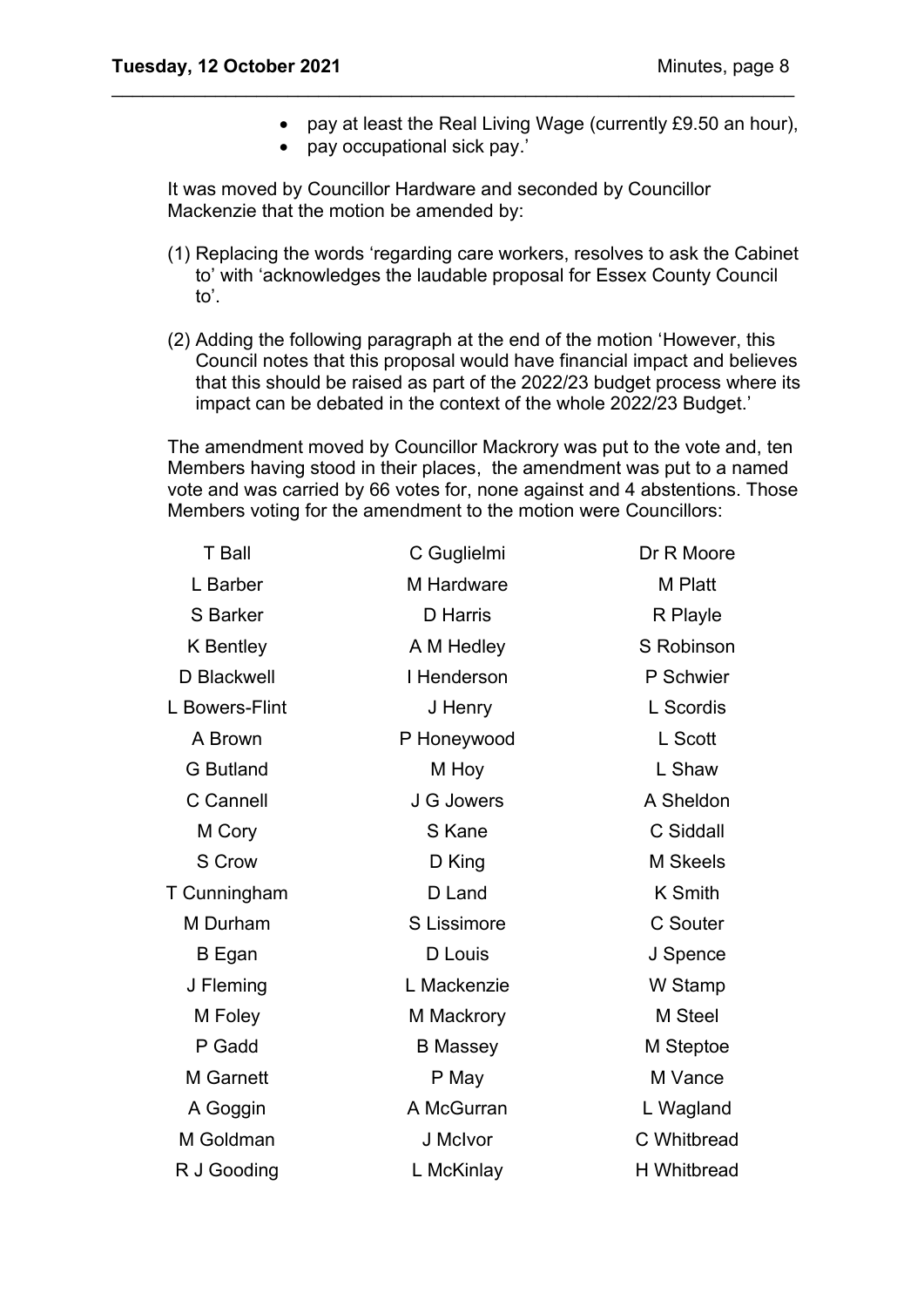I Grundy **A McQuiggan** A Wiles

\_\_\_\_\_\_\_\_\_\_\_\_\_\_\_\_\_\_\_\_\_\_\_\_\_\_\_\_\_\_\_\_\_\_\_\_\_\_\_\_\_\_\_\_\_\_\_\_\_\_\_\_\_\_\_\_\_\_\_\_\_\_\_\_\_\_

No members having voted against the amendment to the motion and Councillors Johnson, Pond, Reeves and Stephenson having abstained, the amendment to the motion moved by Councillor Mackrory and seconded by Councillor Cory was **carried** and became the substantive motion.

At the request of the meeting the Chairman then read to members what the wording of the substantive motion would be if the amendment being moved by Councillor Hardware and seconded by Councillor Mackenzie was carried:

The Chairman read:

'This council recognises the fantastic work of carers across the county, and the important role they played during the pandemic working on the frontline. This council also recognises that most care workers earn below the 'Real Living Wage' despite the vital role they perform.

Therefore, this council acknowledges the laudable proposal for Essex County Council to:

- pay Covid related sick pay (including whilst isolating),
- pay at least the Real Living Wage (currently £9.50 an hour),
- pay occupational sick pay.'

However, this Council notes that this proposal would have financial impact and believes that this should be raised as part of the 2022/23 budget process where its impact can be debated in the context of the whole 2022/23 Budget.'

Having been put to the meeting the amendment moved by Councillor Hardware and seconded by Councillor Mackenzie was **carried** and became the substantive motion.

Having been put to the meeting the motion was **carried**.

#### **10. Adjournment**

With the agreement of Council, the Chairman adjourned the meeting at 12:55. The meeting reconvened at 13:25.

#### **11. Motions** (continued)

## **3. Levelling Up in Essex – Concept to Action**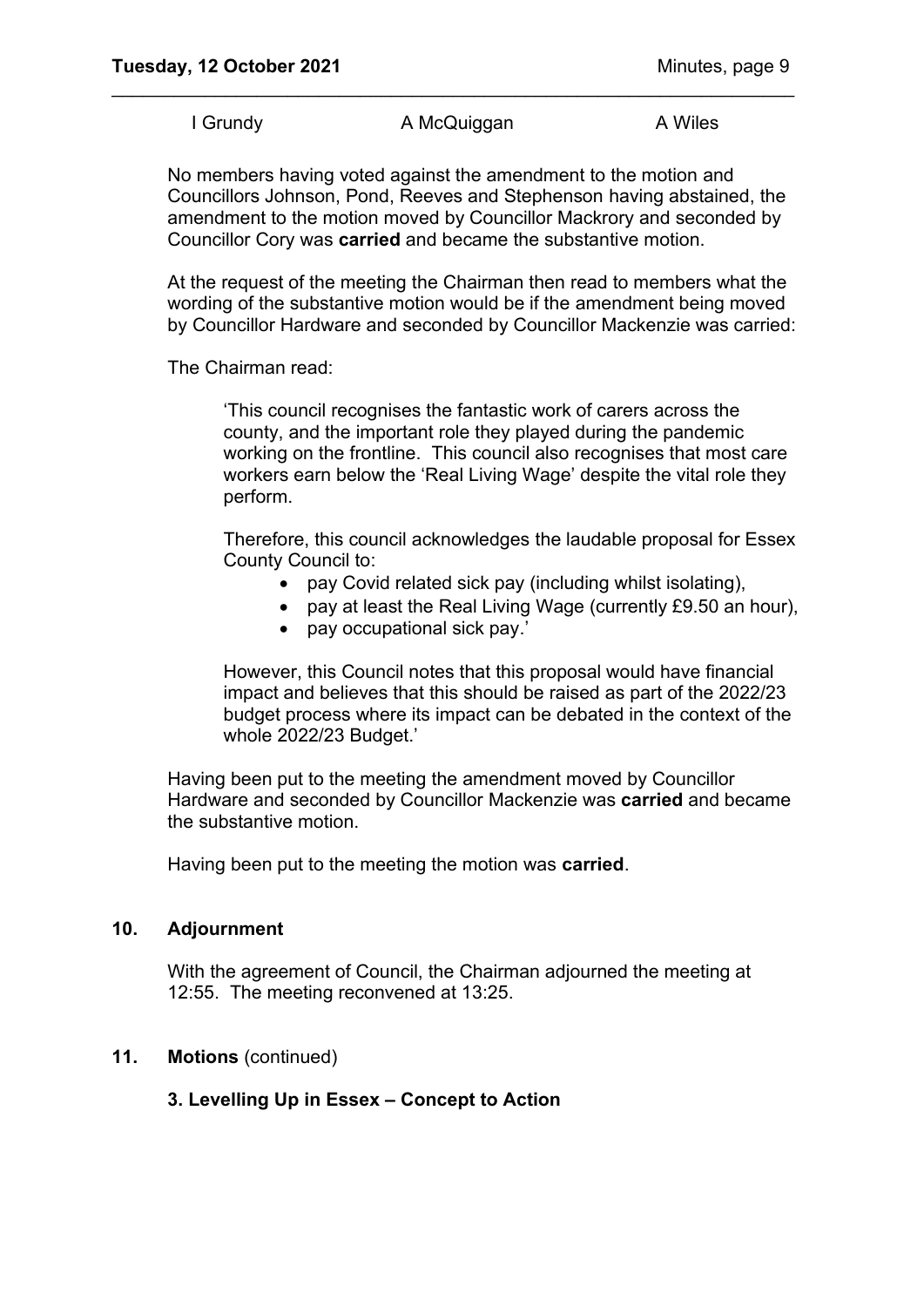It was moved by Councillor Butland and seconded by Councillor McKinlay that:

\_\_\_\_\_\_\_\_\_\_\_\_\_\_\_\_\_\_\_\_\_\_\_\_\_\_\_\_\_\_\_\_\_\_\_\_\_\_\_\_\_\_\_\_\_\_\_\_\_\_\_\_\_\_\_\_\_\_\_\_\_\_\_\_\_\_

'Following on from the "Levelling Up in Essex" motion to Full Council on July 13th, 2021, which confirmed a key priority for Essex County Council, this Council welcomes the new Secretary of State for Department for Levelling Up, Housing and Communities, Rt Hon Michael Gove's intention to, relentlessly focus on delivering for those overlooked families and which are left behind, by spreading opportunity, improving public services and restoring people's sense of pride in their communities.

This Council believes that:

- 1. this intention sits fully alongside the Plan for Essex and its three key themes of Renewal, Equality and Ambition which are also at the heart of the Government's Levelling Up agenda.
- 2. This Council is well positioned, in collaboration with its partner agencies, to work with and support the Government in delivering the opportunities that the country and the county needs as we build back from the pandemic; and
- 3. this County's diverse geography, demographics, and social economic groups, including three of the most deprived wards in the country, make it an ideal area to pilot new ideas and approaches.

This Council therefore:

- 1. Calls on the Rt Hon Michael Gove MP to positively engage with Essex County Council as a matter of priority, in order to strengthen delivery and maximise opportunities as we turn the concept of Levelling Up, into action on the ground in Essex.
- 2. Requests that a copy of this motion be sent to the Rt. Hon. Michael Gove, Secretary of State for Department for Levelling Up, Housing and Communities.'

Having been put to the meeting the motion was **carried.**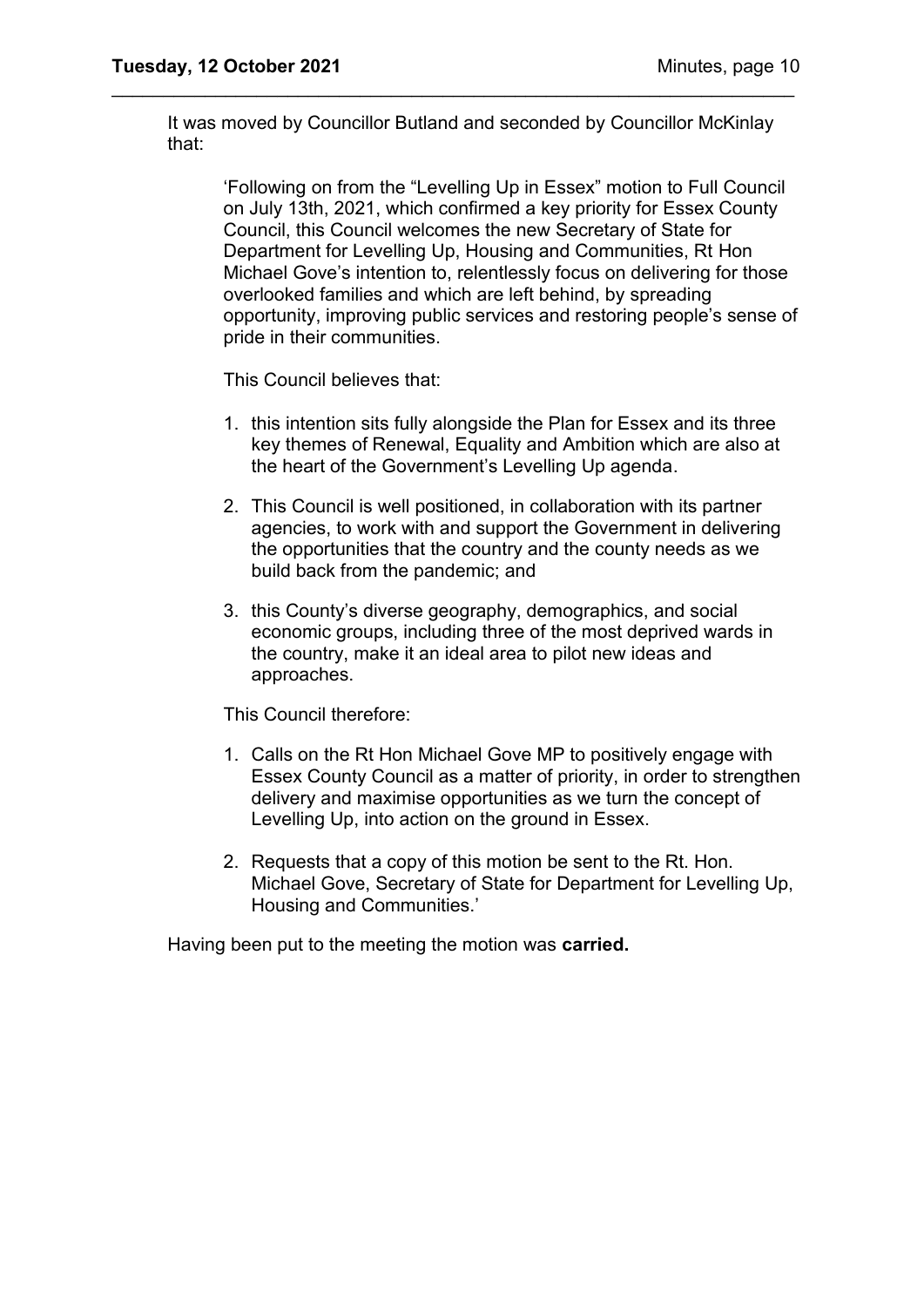## **4. Government's White Paper on Adult Social Care**

It was moved by Councillor Whitbread and seconded by Councillor Spence that:

\_\_\_\_\_\_\_\_\_\_\_\_\_\_\_\_\_\_\_\_\_\_\_\_\_\_\_\_\_\_\_\_\_\_\_\_\_\_\_\_\_\_\_\_\_\_\_\_\_\_\_\_\_\_\_\_\_\_\_\_\_\_\_\_\_\_

'Essex County Council spends over £600 million each year on Adult Social Care, which represents over 40% of Essex County Council's total gross revenue budget.

This Council therefore welcomes the courage of the Government in seeking to address the long-standing issues of adult social care funding and reform. The Council calls for publication of the White Paper as soon as possible.

This Council also calls on Government to:

- 1. Deliver a multi-year settlement which will enable local government to plan properly and resource for the new regime.
- 2. Provide assurance that the funding announced will be additional and will be both timely and sufficient to meet the increased running costs of the new regime.
- 3. Consider the funding needs of working-age adults in need of social care.
- 4. Undertake extensive consultation with regard to the new charging models to ensure that they are fair, practical and affordable.'

It was moved by Councillor Henderson and seconded by Councillor Harris that the motion be amended to read:

'Essex County Council spends over £600 million each year on Adult Social Care, which represents over 40% of Essex County Council's total gross revenue budget.

This Council therefore notes with deep concern the Government failure to address the long-standing issues of adult social care funding and reform. The Council calls for publication of the White Paper which was promised by the Prime Minister over two years ago.

This Council also calls on Government to:

- 1. Deliver a multi-year settlement which will enable local government to plan properly and resource for the new regime.
- 2. Provide assurance that the funding announced will be additional and will be both timely and sufficient to meet the increased running costs of the new regime.
- 3. Consider the funding needs of working age adults in need of social care.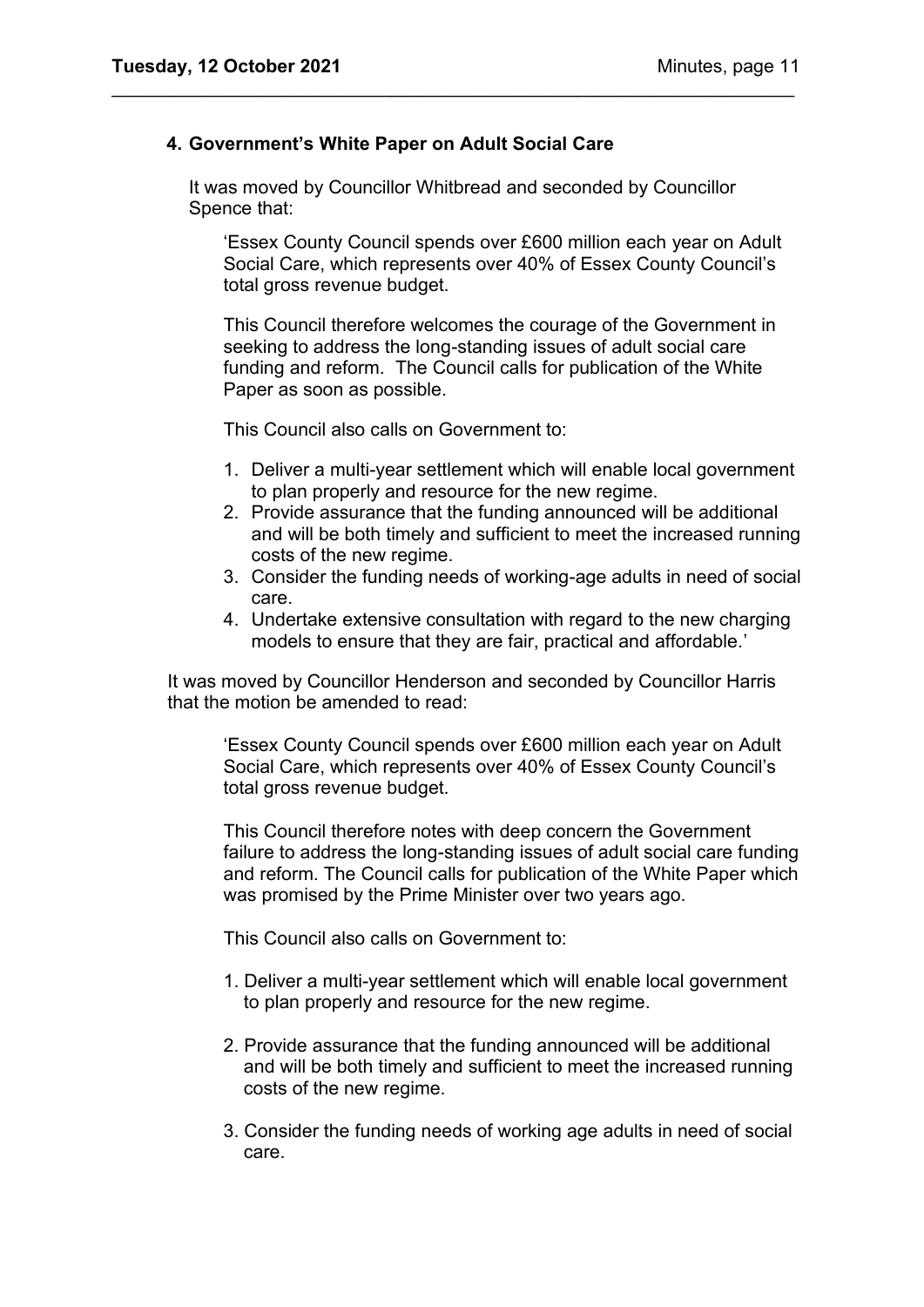- 4. Undertake extensive consultation with regard to the new charging models to ensure that they are fair, practical and affordable.
- 5. Raise the necessary funding to meet the demands of the reforms by taxing those with the broadest shoulders, not from low earners and young people.'

Having been put to the meeting, the amendment moved by Councillor Henderson and seconded by Councillor Harris was **lost.** 

\_\_\_\_\_\_\_\_\_\_\_\_\_\_\_\_\_\_\_\_\_\_\_\_\_\_\_\_\_\_\_\_\_\_\_\_\_\_\_\_\_\_\_\_\_\_\_\_\_\_\_\_\_\_\_\_\_\_\_\_\_\_\_\_\_\_

Having been put to the meeting the motion was **carried**.

## **12. The Leader's Report of Cabinet Issues**

At the invitation of the Chairman, Councillor Bentley, the Leader of the Council, presented the report and it having been moved by Councillor Bentley and seconded by Councillor McKinlay it was

#### **Resolved**

To receive the list of urgent decisions taken and the minutes of the Cabinet meetings held on 29 July and 21 September 2021.

#### **13. Council Issues**

At the invitation of the Chairman, Councillor Bentley, the Leader of the Council, presented the report and it having been moved by Councillor Bentley and seconded by Councillor McKinlay it was

#### **Resolved**

## **1. Points of Order**

Amend paragraph 16.9.15 of the constitution to read as set out below:

## **'16.9.14 Points of order or personal explanation**

A member may rise on a point of order or by leave of the Chairman in personal explanation and shall be entitled to be heard forthwith.

A point of order may only relate to an alleged breach of a Standing Order or statutory provision and the member shall specify the Standing Order or statutory provision and the way in which they consider it has been broken.

A personal explanation shall be confined to some material part of a statement made at any time by that member which may appear to have been misunderstood or misrepresented in the present debate.'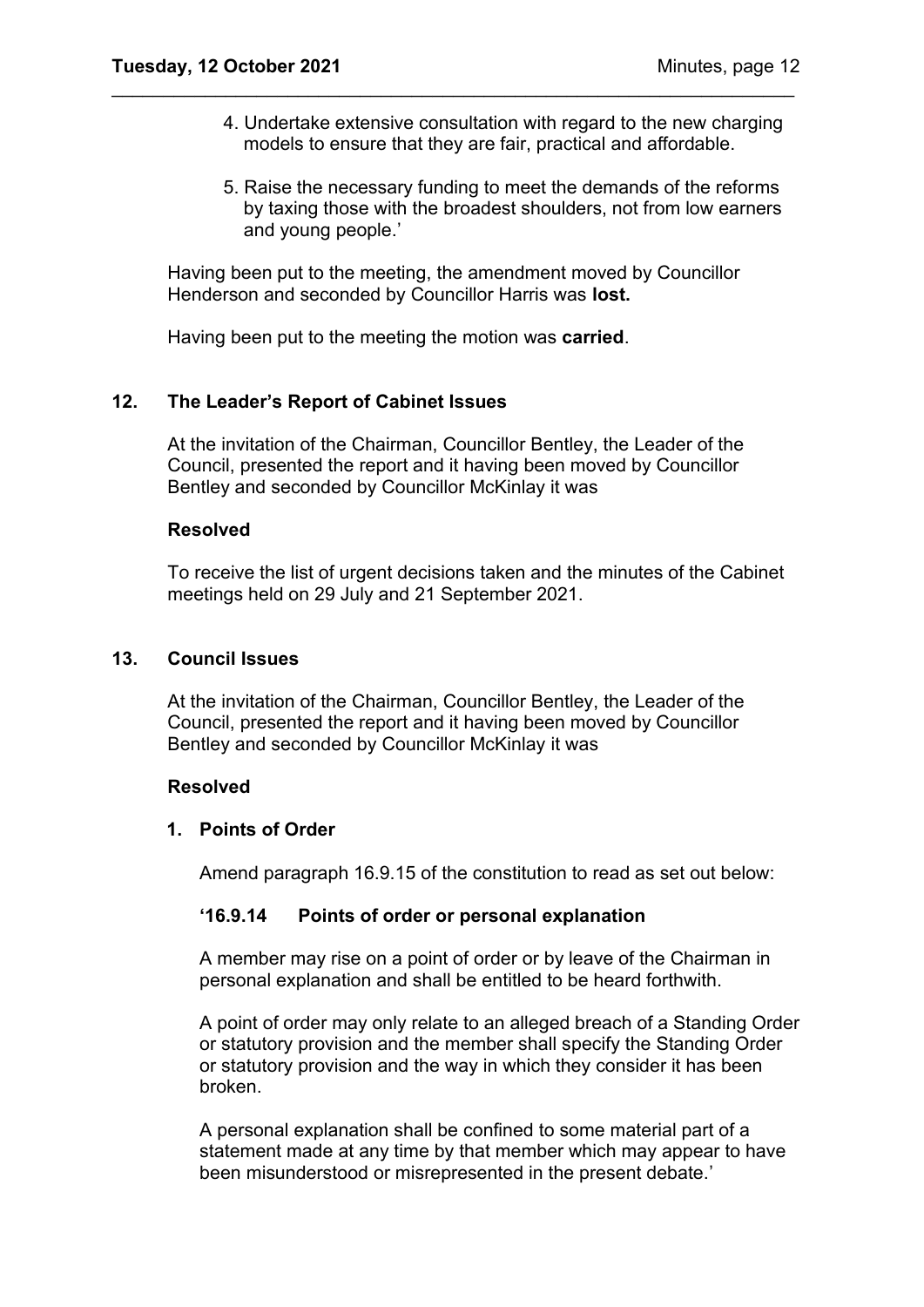## **2**. **Responses to executive statements**

That paragraph 16.9.11 (vii) of the constitution be replaced with new paragraphs (vii) and (viii) as shown below:

\_\_\_\_\_\_\_\_\_\_\_\_\_\_\_\_\_\_\_\_\_\_\_\_\_\_\_\_\_\_\_\_\_\_\_\_\_\_\_\_\_\_\_\_\_\_\_\_\_\_\_\_\_\_\_\_\_\_\_\_\_\_\_\_\_\_

'(vii) The Chairman will then invite leaders of opposition groups (or a member nominated by them) to make a statement in reply for up to three minutes.

(viii) The Chairman will then invite questions from Members of the Council for a period of time at his discretion. The originator of the Statement shall respond to the questions as they are raised.'

#### **3. Amendments to List of Approved Bodies**

'1. That the list of Approved Bodies in Appendix 3 of Part 26 of the Constitution be amended to remove

a) The East of England Energy Group

b) Age UK

c) Hadleigh Country Park and

d) LGA City Regions

and be amended to add

a) Jaywick Sands Community Forum

- b) LGA Coastal Special Interest Group
- 2. Council is also asked to note that
- a) The representative appointed to the Jaywick Sands Community Forum is Councillor Honeywood
- b) The representative appointed to the LGA Coastal Special Interest Group is Councillor Platt.

## **4. Dates of future meetings of Council**

- 1. That the Council meetings scheduled to be on Tuesday 7 December 2021 and Thursday 10 February 2022 remain unchanged
- 2. That the dates of Council meetings in 2022 be on the following Tuesdays, 10 February, 10 May, 12 July, 11 October and 13 December.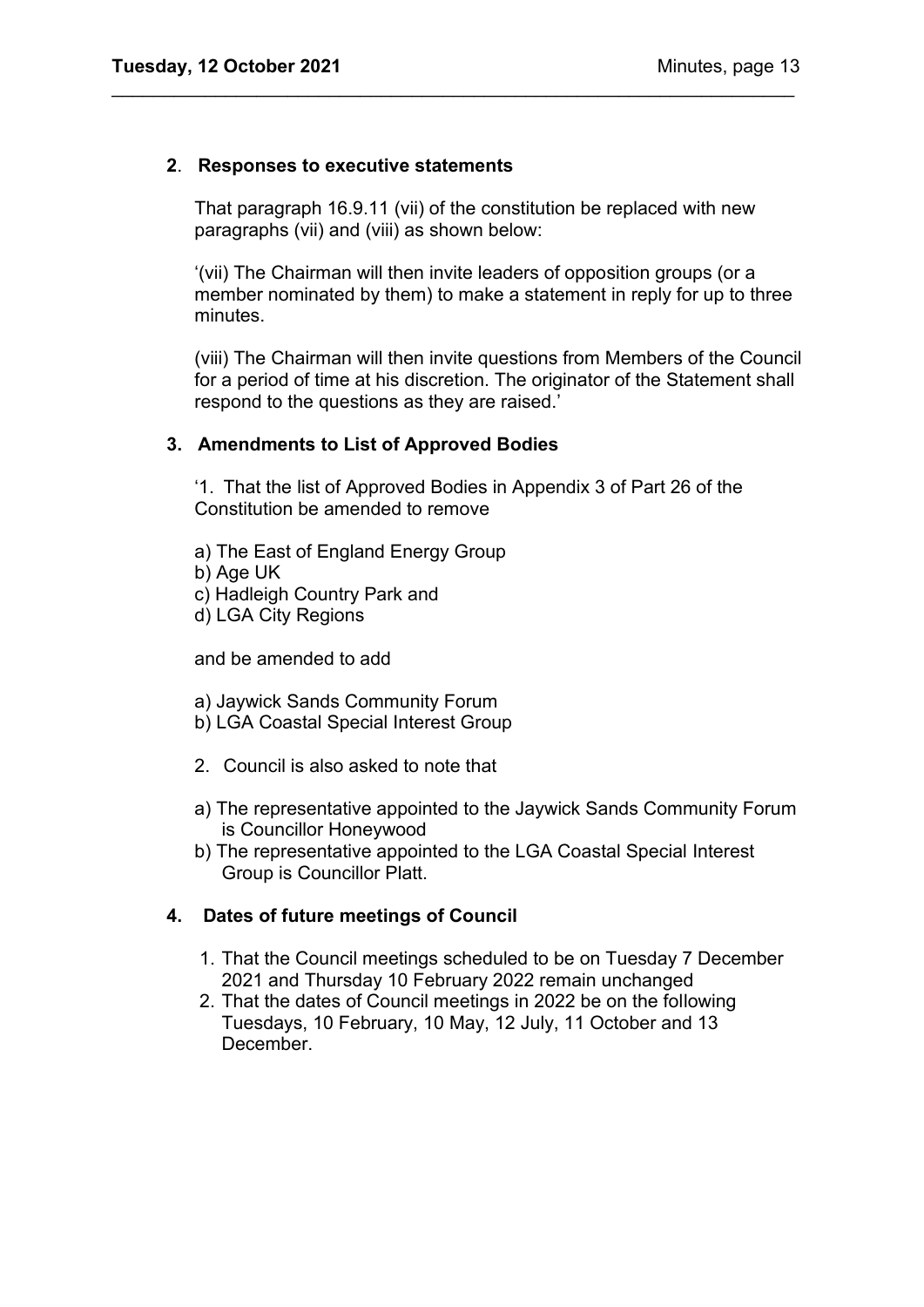#### **14. Written Questions**

The published answers to the 18 written questions submitted in accordance with Standing Order 16.12.1 were noted.

\_\_\_\_\_\_\_\_\_\_\_\_\_\_\_\_\_\_\_\_\_\_\_\_\_\_\_\_\_\_\_\_\_\_\_\_\_\_\_\_\_\_\_\_\_\_\_\_\_\_\_\_\_\_\_\_\_\_\_\_\_\_\_\_\_\_

Members sought points of clarification from the relevant Cabinet Members, details of which are available may be found as [a video on YouTube](https://www.youtube.com/watch?v=2XA6YcdZT_E) or as an [audio recording on the ECC website.](https://cmis.essex.gov.uk/essexcmis5/CalendarofMeetings/tabid/73/ctl/ViewMeetingPublic/mid/410/Meeting/4414/Committee/50/Default.aspx)

The written questions and answers were:

## **1. By Councillor Pond of the Chairman of the Council**

'Given that Sir Winston Churchill was a Member of Parliament for a County of Essex constituency between 1924 and 1964, and indeed represented my own town of Loughton from 1924 to 1955, will the Chairman please arrange for a portrait of him to be given a place of honour in County Hall, and his details to be added to the list of worthies under the public gallery in the Chamber?'

## **Reply**

'Thank you for your question, I have discussed with the Leader, who is supportive of the idea and he will be making the decision in the near future.'

## **2. By Councillor Bowers-Flint of the Cabinet Member for Devolution, the Arts, Heritage and Culture**

'Essex County Council launched the Essex Forest Initiative in October 2019. Would the Cabinet Member make a statement on the progress being made?'

## **Reply**

'In its first year the Essex Forest Initiative exceeded its target of 25,000 trees planted and managed to plant 36,000. This year the target is 50,000 trees and we are on track to achieve planting figures in excess of 80,000 trees in partnership with the city, boroughs, districts, parishes and private landowners. We are following the principle of planting the right tree in the right place and at the right time - planting taking place over the winter months rather than the summer. The team is expanding their partners to include the Thames Chase Community Forest, Forestry Commission, Woodland Trust, One Tree Planted, The Conservation Volunteers (TCV), Essex Wildlife Trust and all of the city, borough and district councils of the county, to make sure that we are working collaboratively to improve the treescape of the county.

The Essex Forest Initiative is more than just planting trees to absorb carbon, it is part of our work to develop nature-based solutions not only to absorb carbon but as part of our approach to managing flooding and soil erosion. The team are also involved in projects which are creating nationally scarce wet woodlands, connecting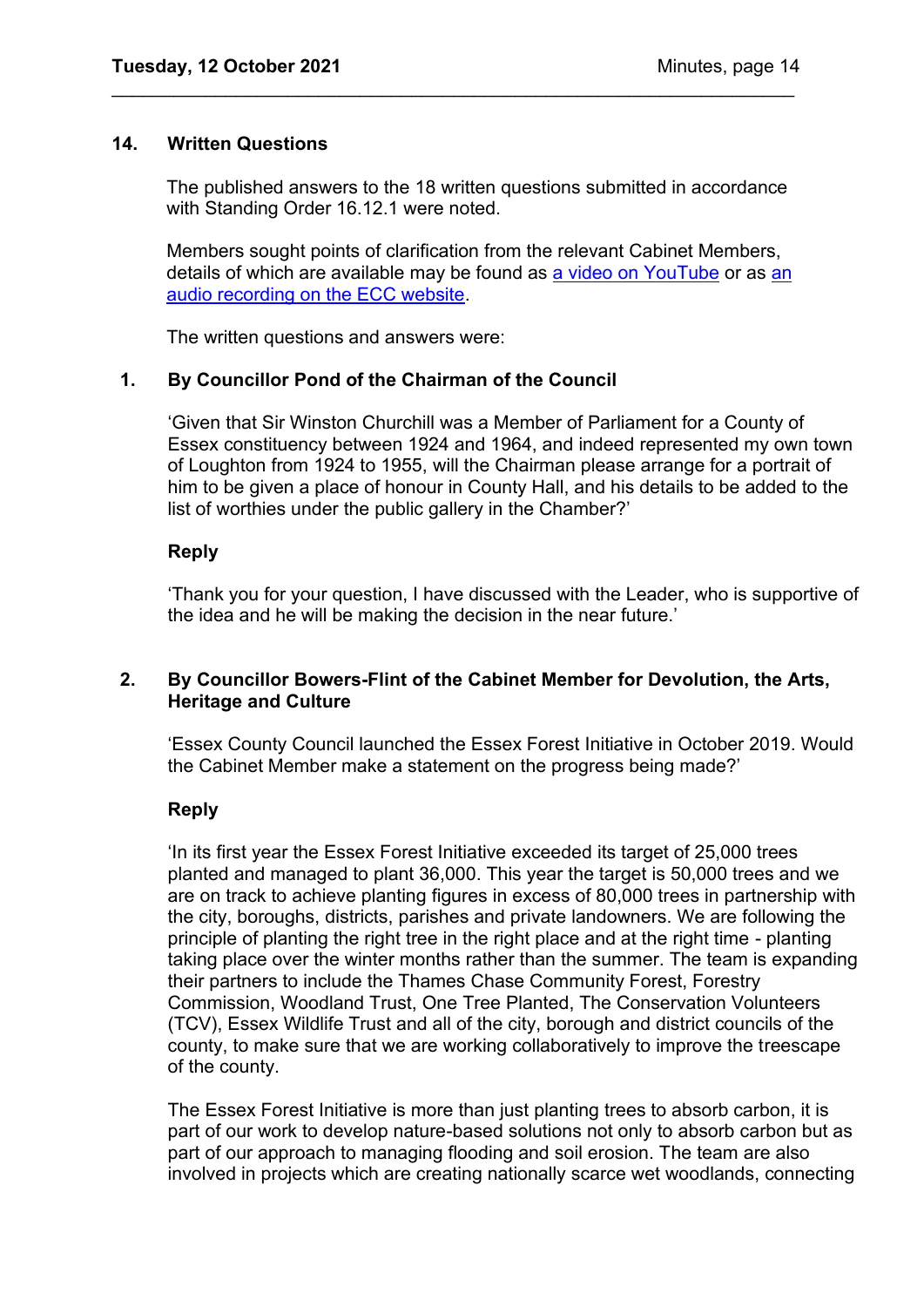existing fragments of mature woodlands through hedgerows and wildlife corridors and working to positively impact urban areas across the county with green infrastructure and has received £300,000 from the Forestry Commission to support tree planting outside of woodlands, focusing on hedgerows, parklands, urban areas, riverbanks, roads and footpaths. The fund will target areas with trees that have been neglected or suffered damage in the past, including disused and vacant community spaces and those affected by tree diseases. Essex County Council will be working with Colchester, Harlow and Epping Forest, to deliver the planting and maintenance of 5,595 trees, with more planned, concentrating on trees on the riverside, in urban areas and along roads, as well as the infilling of old hedgerows and creation of wood pasture across the county.'

\_\_\_\_\_\_\_\_\_\_\_\_\_\_\_\_\_\_\_\_\_\_\_\_\_\_\_\_\_\_\_\_\_\_\_\_\_\_\_\_\_\_\_\_\_\_\_\_\_\_\_\_\_\_\_\_\_\_\_\_\_\_\_\_\_\_

## **3. By Councillor Scordis of the Cabinet Member for Highways Maintenance and Sustainable Transport**

'With the council pursuing a greener agenda, what plans are in place to phase out the use of glyphosate weedkiller in Essex over the coming year'

## **Reply**

'There are no plans at the council to phase out the use of glyphosate weedkiller over the coming year because the only suitable and licensed chemical to use on the highway is Glyphosate. It works as a spot treatment directly on the weeds, other chemicals act as a barrier but must be sprayed over a larger area. It is therefore more cost effective and less damaging to the environment to spray a small area. For information, Essex County Council's (ECC's) Maintenance Strategy states the following:

## **Safety**

Weed growth can impair safety for highway users by reducing available road and footway widths. The Weeds Act 1959 lists a number of weeds which can be injurious to human and animal health. It places a duty on controllers of land to eliminate the following scheduled weeds from their land to prevent seeds contaminating their neighbour's land:

- Spear thistle;
- Creeping or field thistle;
- Curled dock;
- Broad leaf dock; and
- Common ragwort.

The Wildlife and Countryside Act 1981 specifies control of certain plants such as giant hogweed or Japanese knotweed. The Ragwort Act 2003 and associated code of practice gives further information on treating the growth of this weed.

## **Serviceability**

Weeds can cause structural damage to the highway, disrupt drainage, obstruct pedestrians and appear unsightly.

## **Sustainability**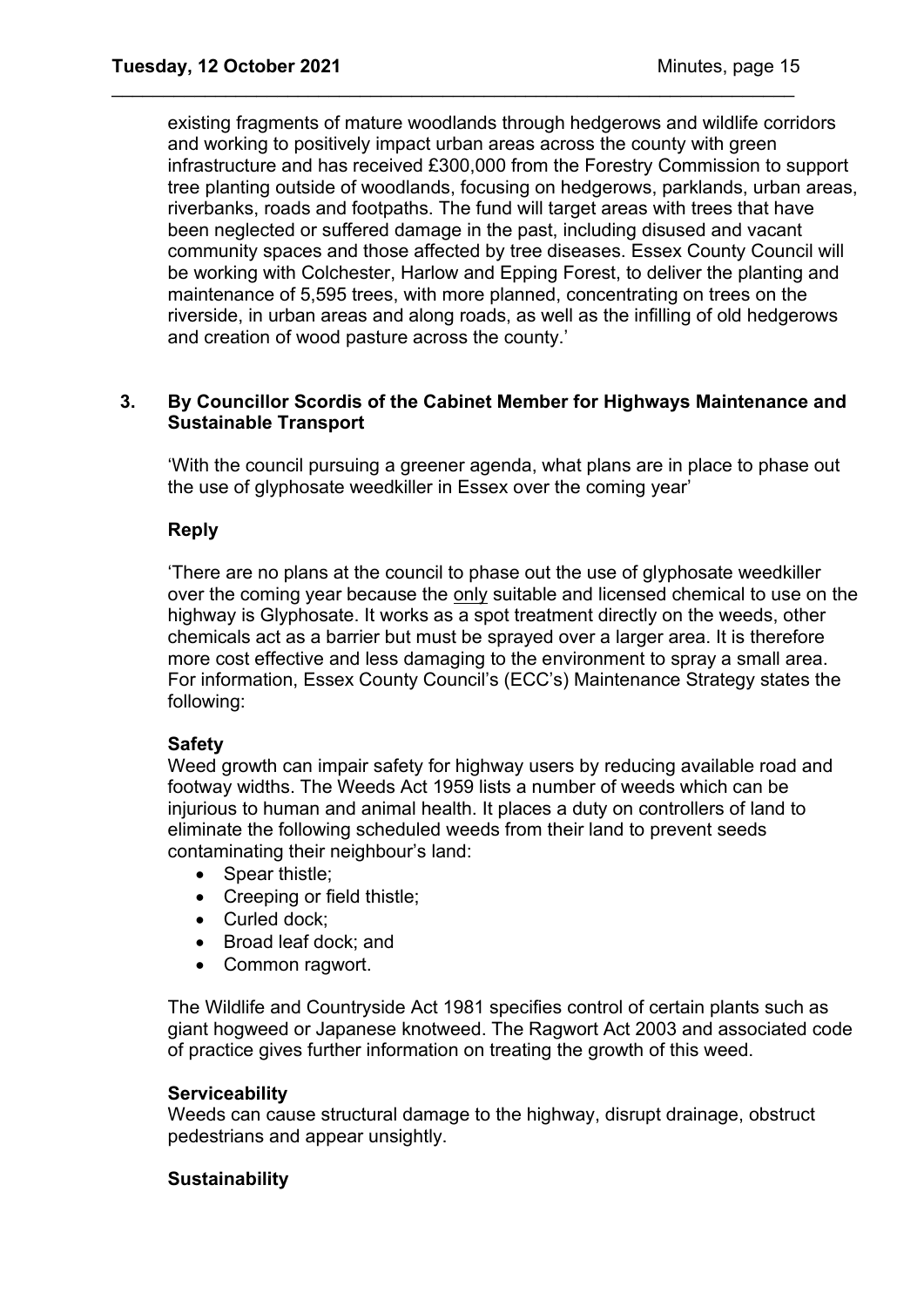The following legislation controls the use of herbicides:

- Food and Environment Protection Act 1985
- Control of Pesticide Regulations 1986
- Health and Safety at Work Act 1974
- Control of Substances Hazardous to Health Regulations 1988.

\_\_\_\_\_\_\_\_\_\_\_\_\_\_\_\_\_\_\_\_\_\_\_\_\_\_\_\_\_\_\_\_\_\_\_\_\_\_\_\_\_\_\_\_\_\_\_\_\_\_\_\_\_\_\_\_\_\_\_\_\_\_\_\_\_\_

## **Standards**

All weed spraying should be carried out using approved pesticides all in accordance with the Control of Pesticides Regulations 1986. For all highway operations, a nonresidual contact herbicide must be used, and currently the only weed killer which conforms to the Health and Safety Commission's Code of Practice and with the Environment Agency's requirements is glyphosate.

With the focus that the Council has and the requests that we receive to maintain the Public Rights of Way Network we have no choice other than to continue with glyphosate for the foreseeable future however please be assured that the Council keeps abreast of new developments by exploring and evaluating the use of new chemicals and techniques for weed control.

You may be aware that in several areas, in response to concerns raised by councillors and members of the public we are trialling alternative treatment regimes for grass verges to try to promote biodiversity, support rare plants which grown in Essex whilst maintaining safety for all road users.'

## **4. By Councillor Harris of the Cabinet Member for Highways Maintenance and Sustainable Transport**

'Could you share the news on LED street lighting; how many have been converted in Essex, what percentage of the whole is completed and still yet to do, and an estimate of energy savings since the department started fitting the LEDs?'

## **Reply**

'LED Lighting Phase 4 which started on the 24th of May has seen the replacement of approximately 800 old streetlights each week and to date has installed more than 10,000 lanterns. This is in addition to the circa 45,000 that we have already replaced in earlier phases of this programme.

Our target for Phase 4 this year is to complete 27,000 by end of March and the most recent update provided from officers shows that we are on track to achieve this on time and within allocated budgets.

In terms of percentages by the end of this financial year, we will have replaced more than 56% of the streetlights in Essex for which Essex Highways are responsible, leaving 44% to be replaced over the next 3 years resulting in all ECC streetlights being LED lights.

By the end of Phase 4 it is estimated that ECC would save more than 6,500 tonnes of carbon per annum, with financial savings projected over the next 25 years of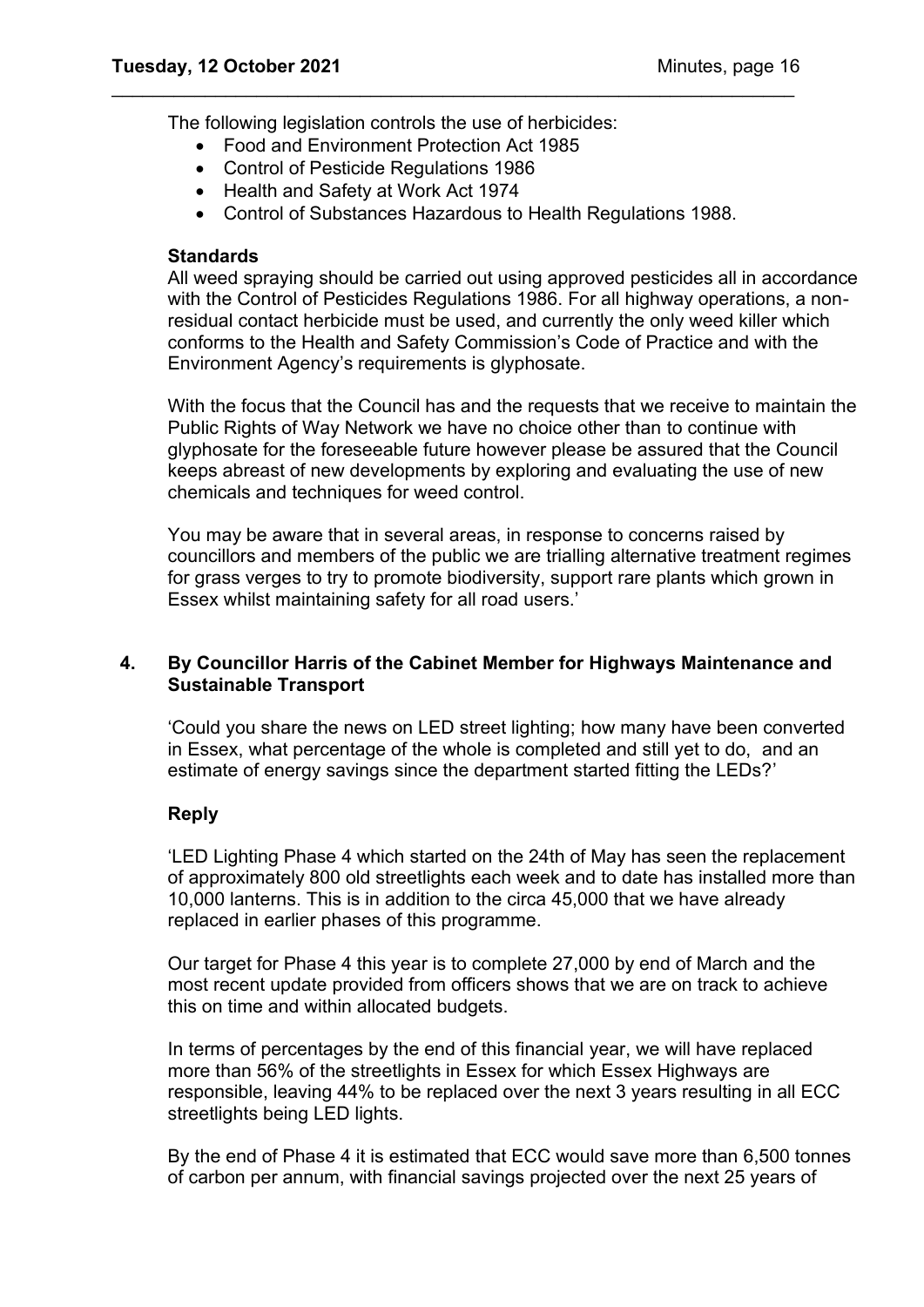more than £40m due to energy savings and because LED lanterns last around 20 years, 3 times the life of the older-style lamps.'

## **5. By Councillor Harris of the Cabinet Member for Health and Adult Social Care**

'So many of my residents are complaining about:

• Inability to get a place on lists at their doctor's surgery

\_\_\_\_\_\_\_\_\_\_\_\_\_\_\_\_\_\_\_\_\_\_\_\_\_\_\_\_\_\_\_\_\_\_\_\_\_\_\_\_\_\_\_\_\_\_\_\_\_\_\_\_\_\_\_\_\_\_\_\_\_\_\_\_\_\_

• Huge waits for getting a doctor's appointment with times of over an hour waiting on the phone.

Bearing in mind that Doctors' surgeries are "businesses" what steps can Essex County Council take to persuade Government to improve the access to doctor services in our localities?'

## **Reply**

**'**As Councillor Harris recognises, this is ultimately an issue for the NHS, but we work closely with local partners to ensure the best offering across the county. The challenge of obtaining GP appointments was raised by us at a recent meeting. GPs in the county advised that they were operating a triage system, where those seeking appointment on telephone were first referred to nursing staff in the surgeries to see if their issue could be dealt with in that way. Those requiring appointments were then prioritised.

As reported by BBC Essex, the latest data record 63% of patients in Essex were then being referred to GPs for appointments in August against a national average of 58%.

We will continue to work with local partners on this topic.'

## **6. By Councillor Henderson of the Cabinet Member for Highways Maintenance and Sustainable Transport**

'The Portfolio Holder provided this quote in a recent press release on promoting the Council Walking Strategy:

"Our Walking Strategy is a plan to get more of us walking on our network of footways and paths in our rural areas, towns, cities and neighbourhoods and is a key component of our safer, greener, healthier campaign to encourage Essex residents to travel sustainably. Not only does this improve the environment but it helps us achieve our strategic priority to improve the health of people in Essex."

Can the portfolio holder provide the total budget savings since 2010 with reference to annual routine maintenance of Public Rights of Way?'

## **Reply**

'The table below refers to the capital and revenue budgets which allocated for maintenance of the Public Rights of Way since 2015. Unfortunately, we are unable to provide budget detail back to 2010.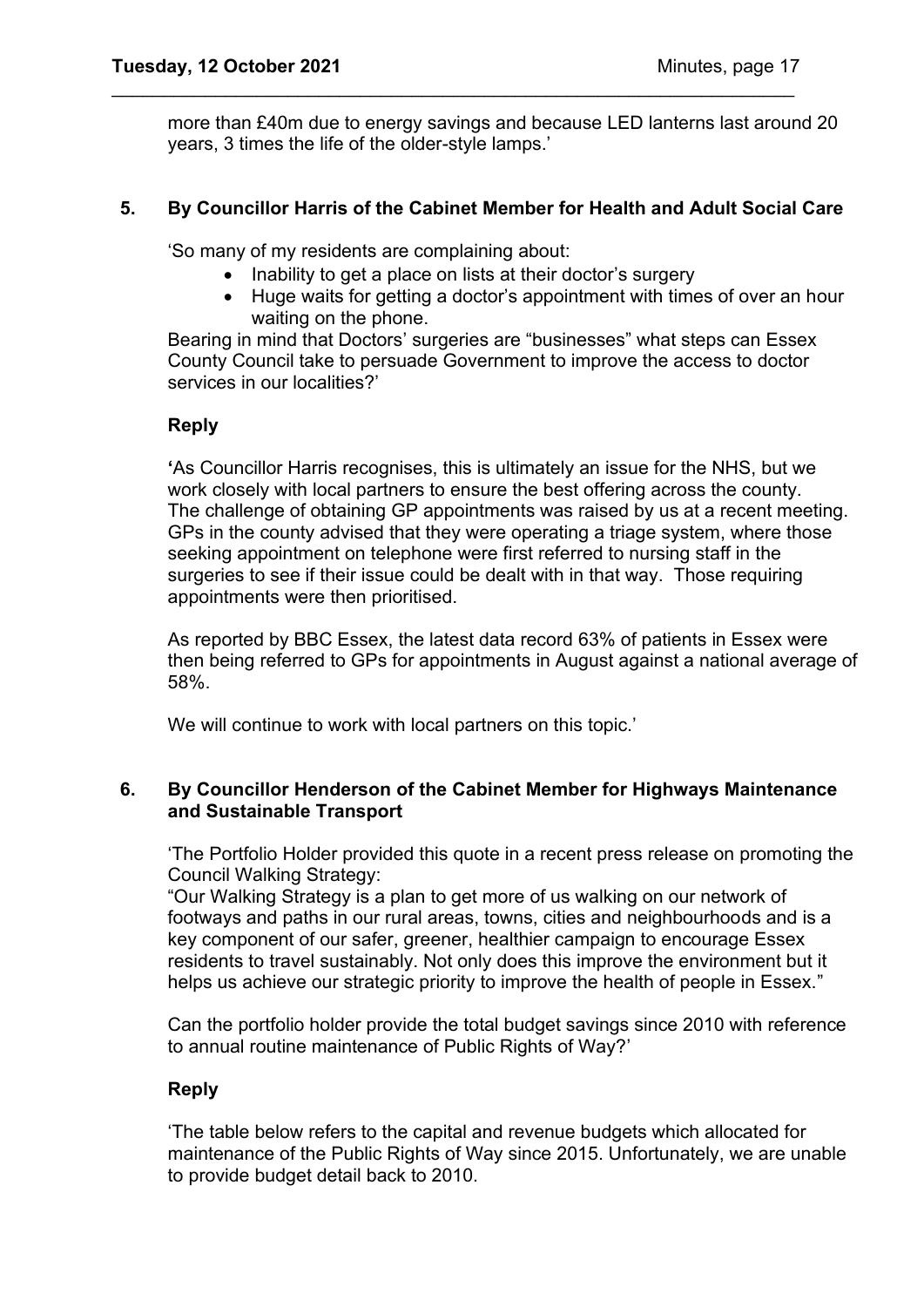| Latest<br><b>Budget</b> | 2015/16<br>£000 | £000  | 2016/17 2017/18 2018/19 2019/20 2020/21<br>£000 | £000  | £000  | £000  | 2021/22<br>£000 |
|-------------------------|-----------------|-------|-------------------------------------------------|-------|-------|-------|-----------------|
| Capital                 | 403             | 394   | 400                                             | 400   | 400   | 400   | 400             |
| Revenue                 | 953             | 806   | 820                                             | 839   | 893   | 857   | 903             |
| Total                   | 1,356           | 1,200 | .220                                            | 1,239 | 1,293 | 1,257 | 1,303           |

\_\_\_\_\_\_\_\_\_\_\_\_\_\_\_\_\_\_\_\_\_\_\_\_\_\_\_\_\_\_\_\_\_\_\_\_\_\_\_\_\_\_\_\_\_\_\_\_\_\_\_\_\_\_\_\_\_\_\_\_\_\_\_\_\_\_

For more information, the PROW webpage gives details of current and past works on the network at the following link:<https://www.essexhighways.org/prow-our-works>

I would also like to highlight that officers and I are discussing how we proactively review PROW management to support the Walking Strategy to encourage more sustainable and active travel. It is our intention to develop a PROW hierarchy which facilitates targeted management of routes to use resources as efficiently as possible and officers have already started work on this.

Revenue works are on-going throughout the year and include:

- May to September: the summer cutting schedule cutting  $2,823,231m^2$  of Public Rights of Way (cubic cutting of up-growth and side growth); and
- November to February: the winter cutting schedule cutting 173,535m of Public Rights of Way (linear cutting of side-growth)

Throughout the year maintenance includes replacement of assets including steps, bridges and signposts. From April 282 jobs have been completed with an anticipated year end (March 2022) job completion of 1,050.'

## **7. By Councillor Henderson of the Cabinet Member for Health and Adult Social Care**

'Can the Portfolio Holder provide a financial impact assessment with reference to thousands of Essex residents already classified as living in extreme poverty and of which have now suffered an £80 a month cut in Universal Credit'

## **Reply**

*The reply has been provided by Councillor C Whitbread, Cabinet Member for Finance, Resources and Corporate Affairs.* 

'There were c. 79,800 Essex households receiving Universal Credit in May 2021 (latest published data), with an average weekly payment of £188.49. The ending of the temporary £20 uplift represents a reduction in their entitlement of 11%.

There is, however, a lot of variation. Around a quarter of households (c.20,200) receive less than £92 per week. For this group the uplift accounts for at least 21% of their entitlement. Another quarter receive over £253 per week, for whom the uplift accounts for at most 8% of their entitlement. Variation in UC entitlement stems from households being in differing circumstances.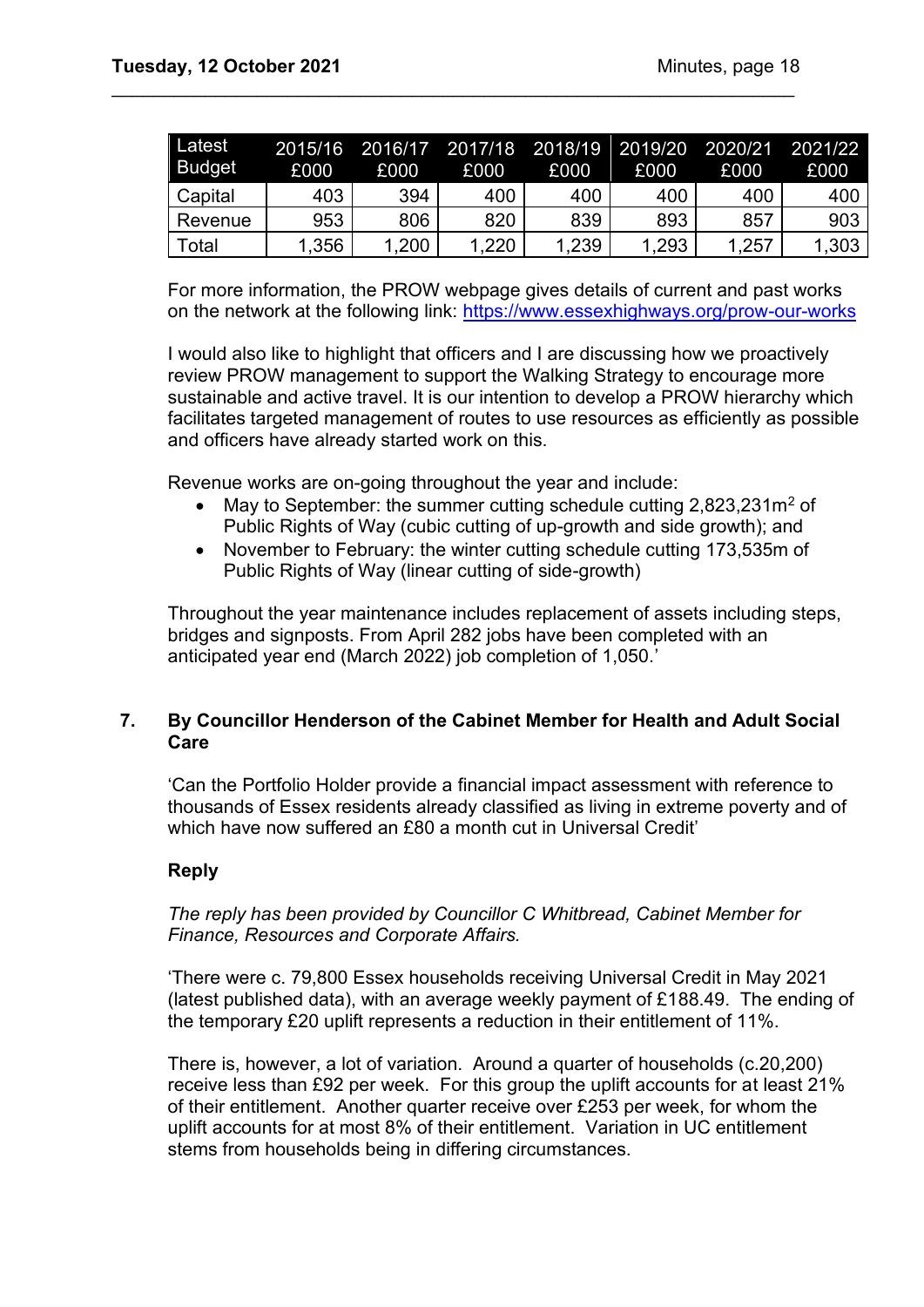By far the most exposed group are single people without children, who are not paying rent. This represents around 21,400 households in Essex (27% of the total caseload). The average entitlement among this group is £89.66 per week - the removal of the uplift represents a 22% reduction in their entitlement.

\_\_\_\_\_\_\_\_\_\_\_\_\_\_\_\_\_\_\_\_\_\_\_\_\_\_\_\_\_\_\_\_\_\_\_\_\_\_\_\_\_\_\_\_\_\_\_\_\_\_\_\_\_\_\_\_\_\_\_\_\_\_\_\_\_\_

There has been direct support for the most financially vulnerable throughout the pandemic, not least through the Essential Living Fund, with a total of around £2.5m. The majority of this has gone to families with children and single parents, through the provision of food / fuel cards and essential items such as bedding, replacement fridges and ovens.

In addition, an announcement has been made for further support for vulnerable households through local government through the £500m Household Support Fund; Essex will receive £9.437m to support us through to 31st March 2022, of which at least 50% is to support family households. This will help us to continue to support the most financially vulnerable with essential household costs such as food and essentials linked to energy and water e.g. sanitary products, warm clothing, soap, blankets, boiler repair.'

## **8. By Councillor Scordis of the Leader of the Council**

**'**What level of funding are we expecting from the government from the "Levelling-up fund" and which areas in Essex are likely to benefit from this?'

## **Reply**

## *The reply has been provided by Councillor McKinlay, Deputy Leader and Cabinet Member for Community, Equality, Partnerships and Performance*

**'**In March 2021 the Government announced its Levelling Up Fund (LUF), a £4.8bn fund to support places in greatest need across the country. The Fund is set to be spent over the next three to four years, with up to £20m available per constituency. City, districts and boroughs are able to submit one bid per MP constituency over the four-year funding period.

The LUF is a competitive process, and we expect that not all districts across the country will be able to secure funding. To inform the assessment of bids against levelling up priorities, districts have been assigned priority bands by central Government. In Essex, Harlow and Tendring are in the highest priority band, with Braintree, Castle Point, Colchester, Maldon in Band 2. The remaining districts and boroughs are in Band 3.

As a transport authority, Essex County Council will also be able to submit one (transport only) bid within the Levelling Up Fund spending period, and officers are currently looking at how best to prioritise this bid, taking into account the Government's funding parameters.

There has so far been one Levelling Up Fund bidding round, with ECC working with our partners on submissions made for Clacton and Harlow town centres in June of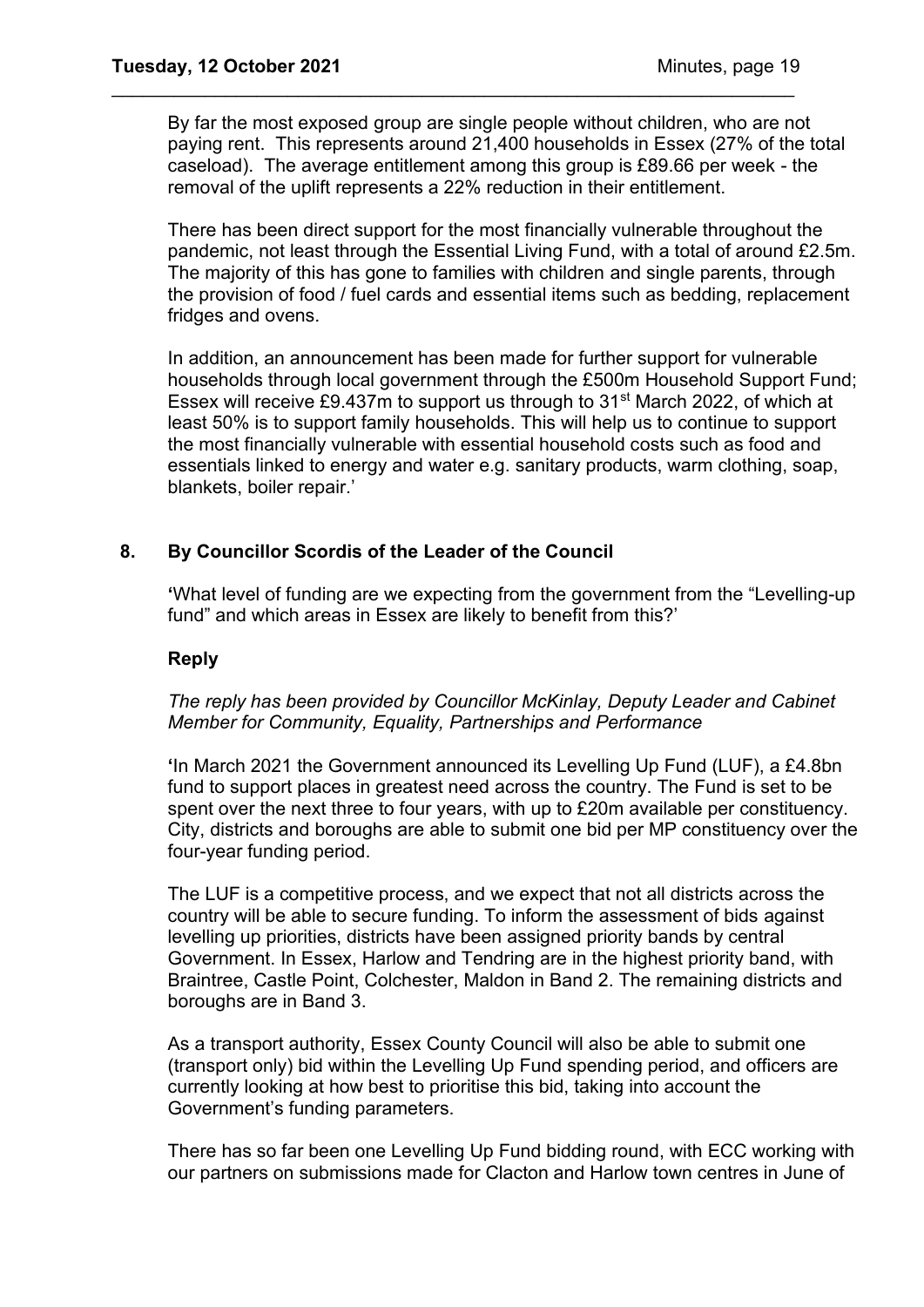this year. Maldon District Council also submitted a bid – we are currently awaiting the Government's response. We expect to hear more details about how future bidding rounds of the Levelling Up Fund may work, as part of the Levelling Up White Paper, due later this calendar year.

\_\_\_\_\_\_\_\_\_\_\_\_\_\_\_\_\_\_\_\_\_\_\_\_\_\_\_\_\_\_\_\_\_\_\_\_\_\_\_\_\_\_\_\_\_\_\_\_\_\_\_\_\_\_\_\_\_\_\_\_\_\_\_\_\_\_

In June ECC also submitted a £6m funding bid for the Government's Community Renewal Fund, which is a pilot for the planned £1.5bn a year UK Shared Prosperity Fund. Our bid aimed at boosting skills provision, local business support, communities and place, and access to employment. Again, we await the response from Government, as well as details of the Shared Prosperity Fund, which we expect will be included in the white paper.

ECC has a strong track record of working with partners to bid for and secure external funding to support regeneration, growth and infrastructure investment. Most recently this includes:

- £0.5bn secured from the Government via Housing Infrastructure Fund, to support major growth in Chelmsford, Colchester and Harlow
- £42m funding secured in the last year for Harlow and Colchester Town Centre regeneration via the Towns Fund;
- £27m secured from the Getting Building Fund including support for Market & Commercial Space in Jaywick, Swan Modular Housing and Harlow Library refurbishment.
- Community Renewal Fund bids focussing on Tendring and Harlow that would be worth £6m (£3m per place)
- Levelling Up Fund round 1 bids for Harlow and Clacton-on-Sea that would be worth £40m (£20m per place).

Levelling up is a key priority for ECC, and the Levelling Up Fund could make a real difference for our communities. We await the Government's Levelling Up White Paper with interest.'

## **9. By Councillor Mackrory of the Cabinet Member for Health and Adult Social Care**

**'**Does the Cabinet Member agree that:

- The impact of the government's proposed reforms for adult social care, including a cap on care and the means-test threshold, whilst protecting people from catastrophic care costs, will not address existing challenges within social care. These include eligibility for local authority services - with 58% of requests in county areas last year resulting in no formal care being given to individuals requesting social care services?
- The government's commitment to move towards a 'fair rate for care' a closer equalisation of fees between local authority rates and those of selffunders, will only increase current financial pressures in the Essex care market?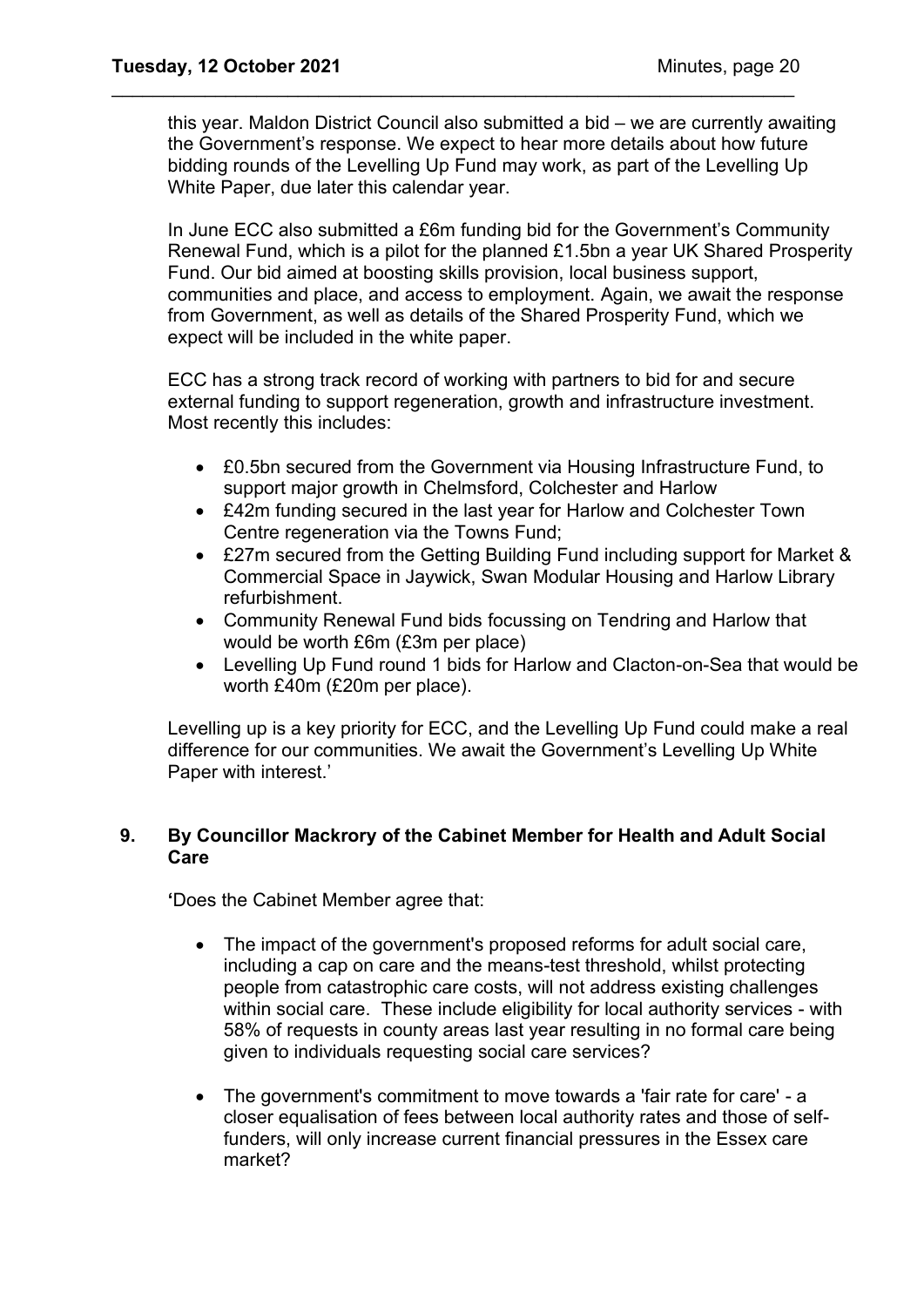• The government has underestimated the costs of implementing this part of the reform - and unless it is fully funded, will cause destabilisation in the care market and undermine the economic viability of care providers?'

\_\_\_\_\_\_\_\_\_\_\_\_\_\_\_\_\_\_\_\_\_\_\_\_\_\_\_\_\_\_\_\_\_\_\_\_\_\_\_\_\_\_\_\_\_\_\_\_\_\_\_\_\_\_\_\_\_\_\_\_\_\_\_\_\_\_

## **Reply**

'We still await the full detail of the Government's proposed changes to adult social care charging from October 2023. A consultation is expected to be launched in October 2021 and a white paper on these and further reforms is expected to be published later this year. We welcome the commitment of the Government to tackle funding challenges in adult social care and to protect individuals from unlimited costs. However, as you point out, there are a number of different dimensions that need to be considered in the round to ensure that adult social care is sustainably funded and that the care sector is properly supported and funded. There are also challenges that need to be planned for in terms of implementing such reforms. We hope this is the start, rather than the end, of the proposed reforms. The Council will be engaging with the consultation process once it is published, and I would welcome the opportunity to seek input from the People and Families Scrutiny Committee to get cross-party input to the Council's response. I will also bring through Cabinet at the appropriate time any formal decisions that are required for the Council to implement the reforms.

Finally, the concerns of Essex County Council are fully reflected in the motion we are bringing to this council meeting.'

## **10. By Councillor Mackrory of the Cabinet Member for Children's Services and Early Years**

**'**NHS Digital have published a report which shows an alarming rise in the number of children and young adults suffering from mental health issues including isolation, eating disorders, sleep deprivation, anxiety, depression and loneliness. A significantly higher number of girls than boys aged 11 to 16 have seen their mental health deteriorate since 2017. The Liberal Democrat Group has consistently raised concerns over mental health issues experienced by young people in Essex and in particular the high suicide rates which at last have been acknowledged. Can the Cabinet Member give details of the actions taken by this Council to address this worrying trend?'

## **Reply**

## *The reply has been provided by Councillor Spence, Cabinet Member for Health and Adult Social Care*

'Thank you for this question. You are right to point to a rise that is certainly of concern; Essex County Council takes the mental health and emotional wellbeing of our children and young people incredibly seriously. We are well aware of the pressures that NHS colleagues are facing, and it is critical that we approach this on a whole-system basis.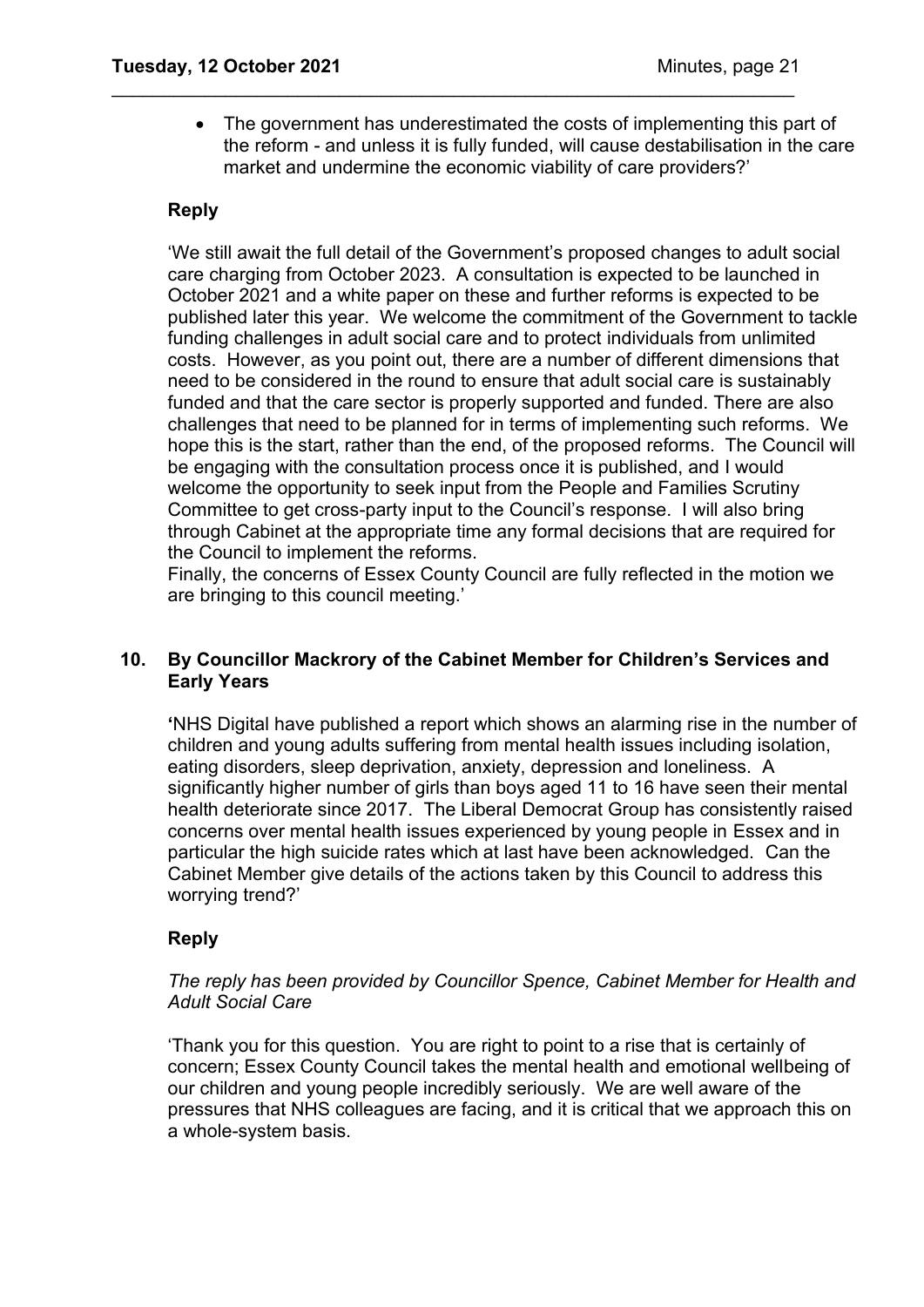We work in very close partnership with our colleagues in the health system, mental health trusts, providers and community and voluntary sector to ensure that we can support children and their families as early as possible and deliver the support that they need to be resilient, recover from episodes of mental ill health and sustain this recovery.

\_\_\_\_\_\_\_\_\_\_\_\_\_\_\_\_\_\_\_\_\_\_\_\_\_\_\_\_\_\_\_\_\_\_\_\_\_\_\_\_\_\_\_\_\_\_\_\_\_\_\_\_\_\_\_\_\_\_\_\_\_\_\_\_\_\_

Essex County Council commissions a range of support for children, young people and families across a broad spectrum of need. Our early help offer includes the Family Innovation Fund (FIF), which provides emotional wellbeing support in both individual and group settings for the whole family. This has been enhanced with the 'FIF-Xtra' service, which was put in place in the very early weeks of the COVID-19 pandemic to deliver virtual support. Both of these services can be accessed via an easy self-referral mechanism by families who are not being supported by statutory services and have little or no waiting list.

In terms of support for a higher level of need, the Emotional Wellbeing and Mental Health Service (EWMHS) delivers support to children and young people who are facing a range of mental health difficulties, including low mood, anxiety, obsessional thoughts, eating difficulties, trauma and loss and behavioural and emotional difficulties. The service offers a variety of both individual and group talking therapies. This service is jointly commissioned by Southend, Essex and Thurrock Local Authorities and the seven CCGs, ensuring that there is a consistent service across the County, with a single point of access. The EWMHS service has also launched a dedicated Instagram account which has a growing number of young people accessing this for support.

In addition to the collaboratively commissioned EWMHS service, the following are examples of a growing number of other recommended services which are now available to children and young people at no cost.

- *Togetherall*, an online community for young people aged 16-18 with a forum offering support from trained professionals 24 hours a day
- *Milife*, which is an online service designed by young people from Essex with useful information and links to other organisations working with young people
- *Kooth*, which is an online mental health service for children and young people offering counselling and emotional wellbeing support. We know that 4,536 have registered this year and there have been 39,000 logins
- *SilverCloud* which is an evidence based on digital therapy platform

It is also crucial to highlight the vital role that our schools and settings play in supporting children's emotional health and wellbeing. Essex County Council's Educational Psychology Service and Social, Emotional and Mental Health team play an important role in supporting schools in the development of whole school approaches to promote strong emotional wellbeing and mental health, with a particular emphasis on developing greater mental health awareness and trauma informed environments. This is further backed up by an ever-growing number of Mental Health Support Teams, which are becoming operational across all 4 quadrants. These Teams deliver vital early help by supporting lower-level emotional wellbeing and mental health to children and young people in schools and colleges. With regard to the issue of suicide, we have been working closely with colleagues on the Health and Wellbeing Board. Following a recent review of the Southend,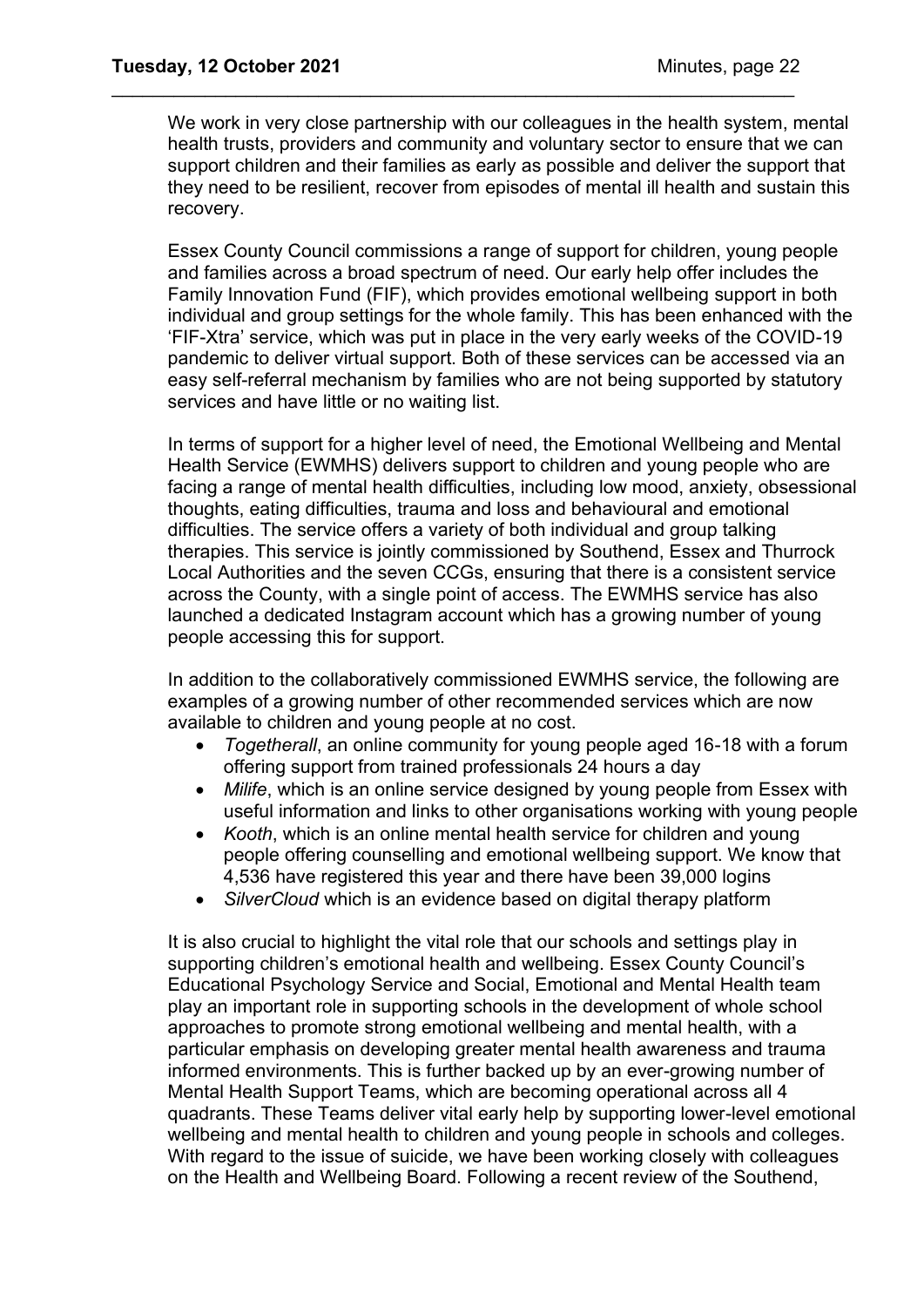Essex and Thurrock Suicide Prevention Board, we have moved to taking an allaged approach to suicide prevention which will be reflected within the up-dated strategy and associated action plan. In addition, I am aware that Tendring District Council recently had an all-member suicide training event which was deemed to be very worthwhile and could be repeated elsewhere.

\_\_\_\_\_\_\_\_\_\_\_\_\_\_\_\_\_\_\_\_\_\_\_\_\_\_\_\_\_\_\_\_\_\_\_\_\_\_\_\_\_\_\_\_\_\_\_\_\_\_\_\_\_\_\_\_\_\_\_\_\_\_\_\_\_\_

As we move forward, we continue to work closely with partners across the system, and most especially with children, young people and their families to understand their needs and challenges to ensure that the support we commission and provide is proactive and recovery focused so that children and young people can have the best mental health outcomes possible.'

## **11. By Councillor King of the Cabinet Member for Highways Maintenance and Sustainable Transport**

'Essex residents back the aims of ECC's Safer, Greener, Healthier Active Travel campaign with almost three quarters (74%) supporting prioritising and increasing space for walking whilst 66% support more space for cycling, as essential for physical and mental health, for tackling emissions and climate change. Will the Cabinet Member:

(1) confirm that ECC will meet any funding shortfall for these SGH Active Travel schemes,

(2) set out his plans to increase funding for cycling and pedestrian improvements, including school streets,

- (3) quantify how much funding for the next and future years this will be in total,
- (4) how much this will be per head of Essex's population and
- (5) how this compares with leading Local Authorities in the UK.'

## **Reply**

**'**It is clear from the research that officers undertook for the most recent Active Travel schemes that residents and councillors across Essex want more ways to travel sustainably either using public transport, walking or cycling. With regards to the specific points raised:

(1) Essex Highways along with every other directorate at ECC has to operate within agreed budgets and while we can reprioritise our planned spending to support initiatives I cannot commit the council to meeting *any* funding shortfall for these schemes at this stage. However we will look at each project and any shortfalls based on their individual merits to identify where it might be possible to meet funding gaps;

(2) With regards to the plans to increase funding for cycling and pedestrian improvements and school streets the Active Travel Team have started work on the next round of Active Travel Funding (AFTs) funded by the Department for Transport.

ECC has put forward options funding focusing on the network planning required to inform prioritisation of future walking & cycling schemes, known as Local Cycling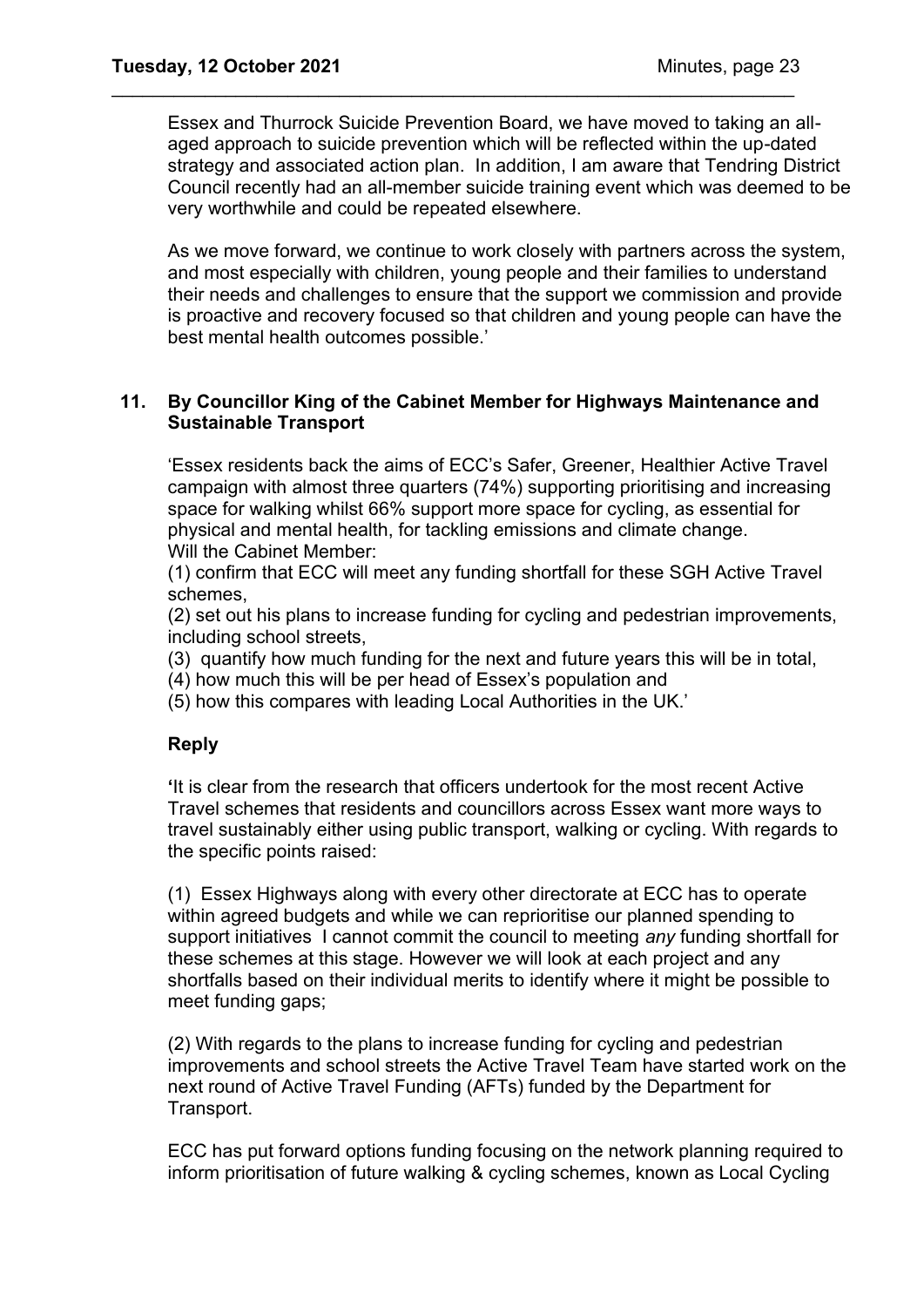and Walking Infrastructure Plans (LCWIPs) or similar local strategies.

\_\_\_\_\_\_\_\_\_\_\_\_\_\_\_\_\_\_\_\_\_\_\_\_\_\_\_\_\_\_\_\_\_\_\_\_\_\_\_\_\_\_\_\_\_\_\_\_\_\_\_\_\_\_\_\_\_\_\_\_\_\_\_\_\_\_

LCWIPs help ensure that schemes are integral to, and integrated with, long term investment plans and are driven by local demand for cycling and walking infrastructure. Developing plans to prioritise cycle and walking investment over a longer 10-year period will be a key component of attracting funding in subsequent years and will influence the allocation of active travel funding in the Government's next Spending Review. It is also expected to significantly improve district access to future funding opportunities.

Finally, we intend to put forward a bid to be part of a pilot to provide cycling and walking interventions as part of a social prescribing offer based on having seen the success of the Essex Pedal Power bike loan project in Clacton and Jaywick Sands. Points (3) to (5) are difficult to answer because much of the funding in the future is external funding which we cannot guarantee at this stage although we will be putting forward ambitious plans which we hope meet residents' aspirations around active travel and DfT's ambition around innovative schemes. Within Essex, there is huge diversity in terms of the appetite for walking and cycling and the different stages that districts are an in terms of being able to successfully bid for funding and so to compare Essex to other areas is not a helpful comparison.'

## **12. By Councillor King of the Deputy Leader and Cabinet Member for Community, Equality, Partnerships and Performance**

**'**Onside and their many patrons work at the heart of disadvantaged communities creating state of the art youth centres. Government has helped with funding and support recognising their work has been transformational and never more needed than now, given the pandemic's impact on mental health, confidence and sense of isolation. They and many other Local Authorities recognise that Youth Zones are a force for good. They help young people grow and reach their potential. They strengthen local communities by bringing young people together and supporting them, increasing confidence, friendships, skills and reducing isolation. Will the Cabinet Member:

(1) update Members on her visits to Youth Zones,

(2) acknowledge that they can transform the lives of young people,

(3) confirm they have been successfully integrated into other local authority's youth provision,

(4) set out her plans to welcome Onside and Government's support and funding for Youth Zones and

(5) confirm a willingness to work with Colchester Borough Council to deliver together a Colchester Youth Zone.'

## **Reply**

'I enjoyed my visit the Youth Zone in Barking recently, where I had a chance to see first-hand the great facilities the centre provides to young people in the area. Inner city areas/London boroughs are well suited to this approach, due to the smaller locality and geography. In Barking, the Youth Zone model replaced the core of the Council's youth service.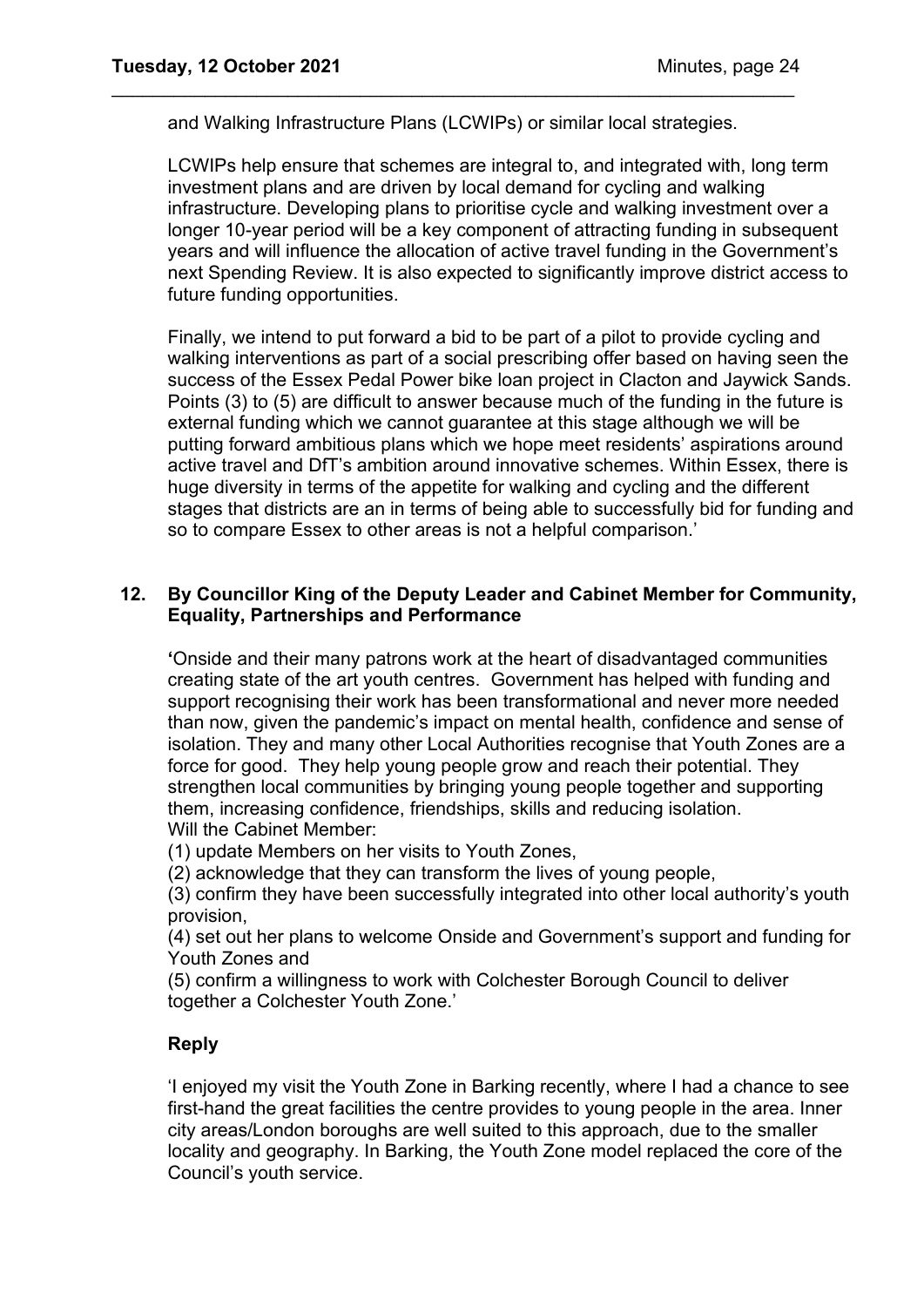Our priority here in Essex is to focus resources on targeted youth work and interventions in local settings, which includes both urban and rural. As you will appreciate, our county is vast in both size and geography, with varied communities and need across the county. Some of the most vulnerable young people who need support would not necessarily attend, or be able to attend, a Centre such as a Youth Zone, which is why we are focussing our investments and efforts on reaching out to them in their own environment.

\_\_\_\_\_\_\_\_\_\_\_\_\_\_\_\_\_\_\_\_\_\_\_\_\_\_\_\_\_\_\_\_\_\_\_\_\_\_\_\_\_\_\_\_\_\_\_\_\_\_\_\_\_\_\_\_\_\_\_\_\_\_\_\_\_\_

We would of course work with any developed Youth Zone, however our investment both financially and in officer time is focused on delivering the style of local provision our young people have told us they want. This includes effectively utilising online and detached youth work, working directly in community settings to ensure a local offer is available across Essex.

We are incredibly proud of our Youth Services and our investment is focused on the continued development and growth of the Community Capacity Building Youth Work model that is a vibrant network of youth workers, community volunteers and local youth organisations who are working in partnership to meet the needs of young people across our county.

We are in discussions with Colchester Borough Council on youth provision and how we can work more closely together and these have been positive and are ongoing.'

## **13. By Councillor Deakin of the Cabinet Member for Highways Maintenance and Sustainable Transport**

'Last autumn/winter we had some days with exceptional amounts of rainfall which the gullies and drains just couldn't cope with. This resulted in a number of roads, properties and subways across Essex being flooded, including many in my division.

What lessons has this council learnt and what actions have been taken to alleviate any such problems for our residents this autumn/winter?

Is there productive partnership work being carried out with other agencies to ensure that all gullies and drains are regularly cleared and fit for purpose?'

## **Reply**

'Exceptional rainfall is becoming a common occurrence in Essex, flooding our roads, causing damage to property, inconveniencing residents and eroding soil. In terms of lessons learned, following the elections in May 2021, flooding was moved from the Climate Action portfolio into the Highways Maintenance and Sustainable Transport portfolio, recognising the importance of flooding to our networks and to support working across the council to try to address these challenges in new ways. ECC is looking to fundamentally change the way we manage flooding, as our drains and gullies regardless of their condition) will struggle to cope with the heavy rainfall that we have seen. A recent example is the Make Rain Happy project delivered in partnership with Anglian Water and residents in Castle Point to use a nature-based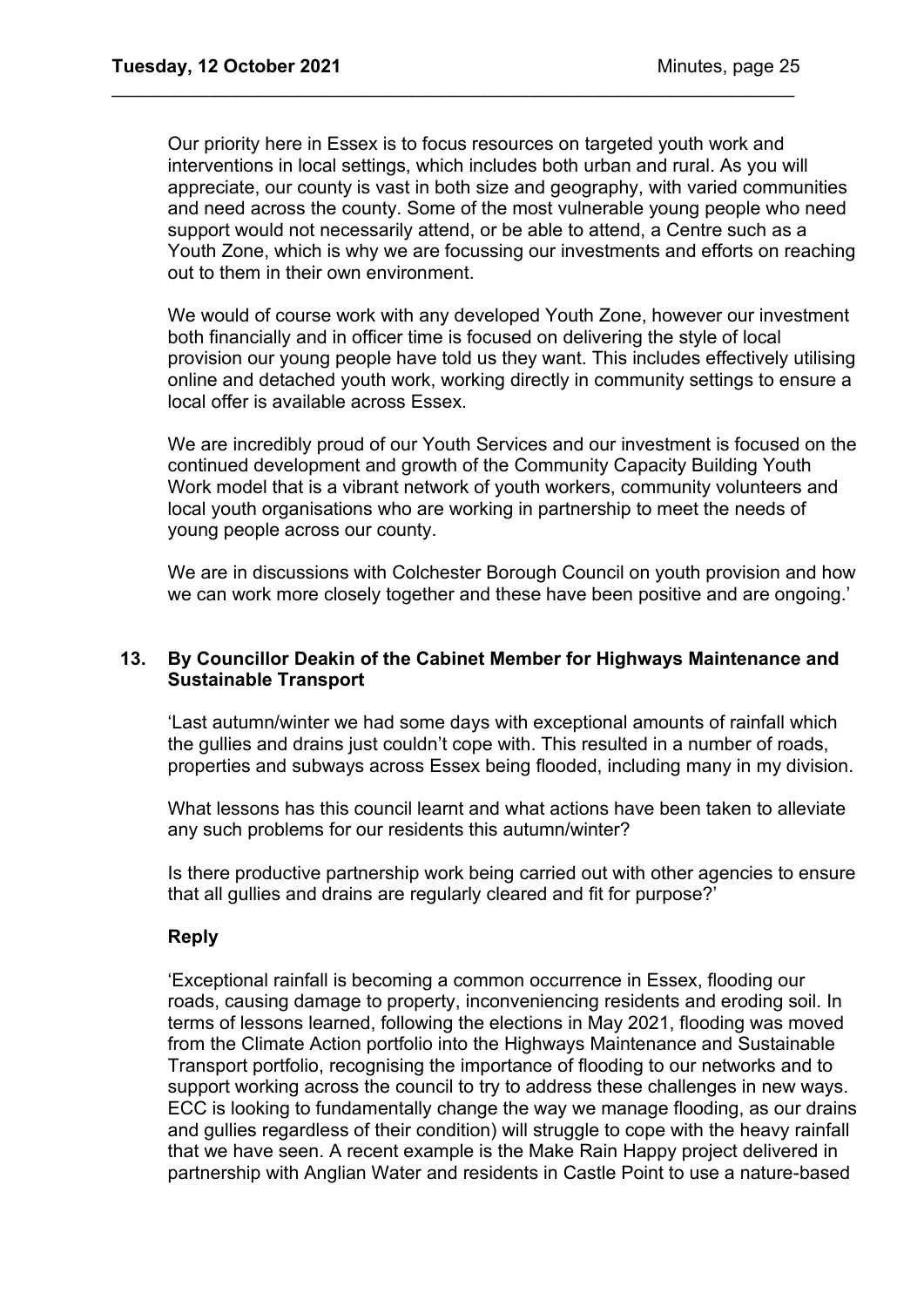solution to retain water within the land. ECC also actively promotes the use of Sustainable Drainage Systems (SuDS) in the Essex Design Guide.

\_\_\_\_\_\_\_\_\_\_\_\_\_\_\_\_\_\_\_\_\_\_\_\_\_\_\_\_\_\_\_\_\_\_\_\_\_\_\_\_\_\_\_\_\_\_\_\_\_\_\_\_\_\_\_\_\_\_\_\_\_\_\_\_\_\_

We have a capital funded Surface Water Alleviation Budget of £2.5m that is available to fund drainage improvements across the county, available on an annual basis which will support schemes which will tackle flooding and/or capacity issues. Schemes put forward are evaluated and scored and then put into a programme for each year.

In terms of partnership work, ECC is a member of the Essex Flood Partnership Board, Essex Coastal Forum, ECC & Northumbrian Water Group / Essex Suffolk Water Forum, Thames Estuary 2100 Strategic Programme Board, and the Regional Flood & Coastal Committees for the Anglian and Thames areas where partners from a range of agencies come together.'

## **14. By Councillor Thorogood of the Leader of the Council**

'The Mayor of London, Sadiq Khan, earlier this year called on the Government to stop permitting the building of 'archaic' polluting waste incinerators as he outlined his opposition to a proposed incinerator in Bexley, which is set to raise harmful NOx pollution levels.

Mr Khan strongly believes that burning waste in incinerators worsens London's already toxic air quality and hinders boroughs from reaching recycling and waste reduction targets.

He said the focus must be on reducing waste, particularly plastic, and protecting residents from pollution.

Mr Khan said: 'London's air is a toxic air health crisis and the last thing we need, in our modern green global city is another harmful waste-burning incinerator polluting our city. Emissions from incinerators are bad for our health, bad for our environment and bad for our planet. Instead of granting permission for an unnecessary new incinerator that will raise pollution levels in the boroughs of Bexley and Havering, the Government should focus on boosting recycling rates, reducing the scourge of plastic waste and tackling our lethal air. I am urging ministers to reject this proposal.'

Mr Khan said, and I stress, a new waste incinerator is "the last thing" that London needs.

Do you agree with me that the planned Rivenhall Airfield waste incinerator that will be capable of burning 600,000 tonnes of waste (some from outside of the county of Essex and all transported to the site by road) and will emit 600,000 tonnes of Co2 per year is the last thing that Essex needs?'

## **Reply**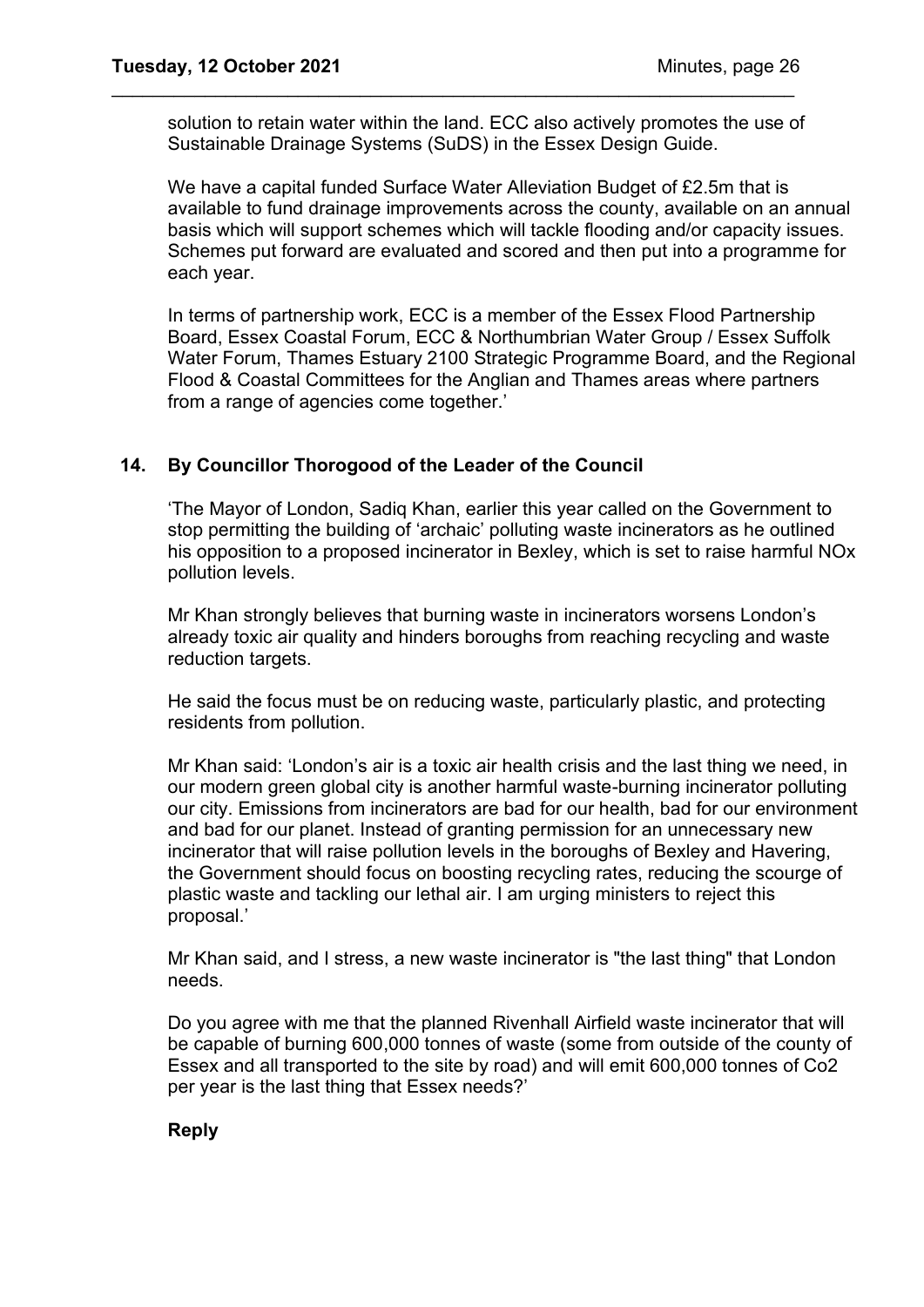'The planned facility in Rivenhall is not an Essex County Council proposal. It has planning permission, originally granted by the Secretary of State in 2010, and later implemented in 2016. The Environment Agency has granted an Environmental Permit that regulates emissions. Among the reasons why the EA granted the permit, it said: "Based on our detailed examination of air dispersion modelling, we believe the design changes will not result in any significant change to current local air quality and that no human health thresholds will be exceeded."'

## **15. By Councillor Smith of the Finance, Resources and Corporate Affairs**

\_\_\_\_\_\_\_\_\_\_\_\_\_\_\_\_\_\_\_\_\_\_\_\_\_\_\_\_\_\_\_\_\_\_\_\_\_\_\_\_\_\_\_\_\_\_\_\_\_\_\_\_\_\_\_\_\_\_\_\_\_\_\_\_\_\_

**'**How much will the increase in employers National Insurance contributions cost Essex County Council during the 2022/23 financial year?'

## **Reply**

'As an employer, we face additional employer's national insurance contributions of £1.9m from 2022/23 as a result of the new levy. As published in "Build Back Better: Our Plan for Health and Social Care" on 7 September, government has indicated it will recompense public bodies for direct employer costs, so we do not expect a direct cost increase as an employer. The plan states "The estimated public sector employer contributions to the Levy are subtracted**,** as the Government intends to compensate departments and other public sector employers in England at the Spending Review for the increased cost of the Levy". We have yet to see the mechanism for recompense but anticipate that it will form part of the Comprehensive Spending Review (CSR) on 27 October, or the Local Government Financial Settlement in December.

There is the potential cost escalation due to national insurance rises in our supply chains, most significantly with social care providers. We have asked government, through our lobbying on the CSR, to consider a mechanism to support the additional cost burden, not simply as an employer, but also as a contractor.'

## **16. By Councillor Smith of the Leader of the Council**

'Basildon Borough Council has made it clear in both a recent EGM and in various correspondences, that the meeting to make a determination on the plans to build an incinerator in the Burnt Mills area of Basildon, should be held in the main hall of the Sporting Village of Basildon. However, Essex County Council has now refused this request.

Why won't the Leader allow Basildon residents to speak in person against this application?'

## **Reply**

'I am not standing in the way of residents speaking against this application and I am surprised that you are unaware that it is not in my power to allow or disallow residents to do so. Basildon Borough Council did request that the Development and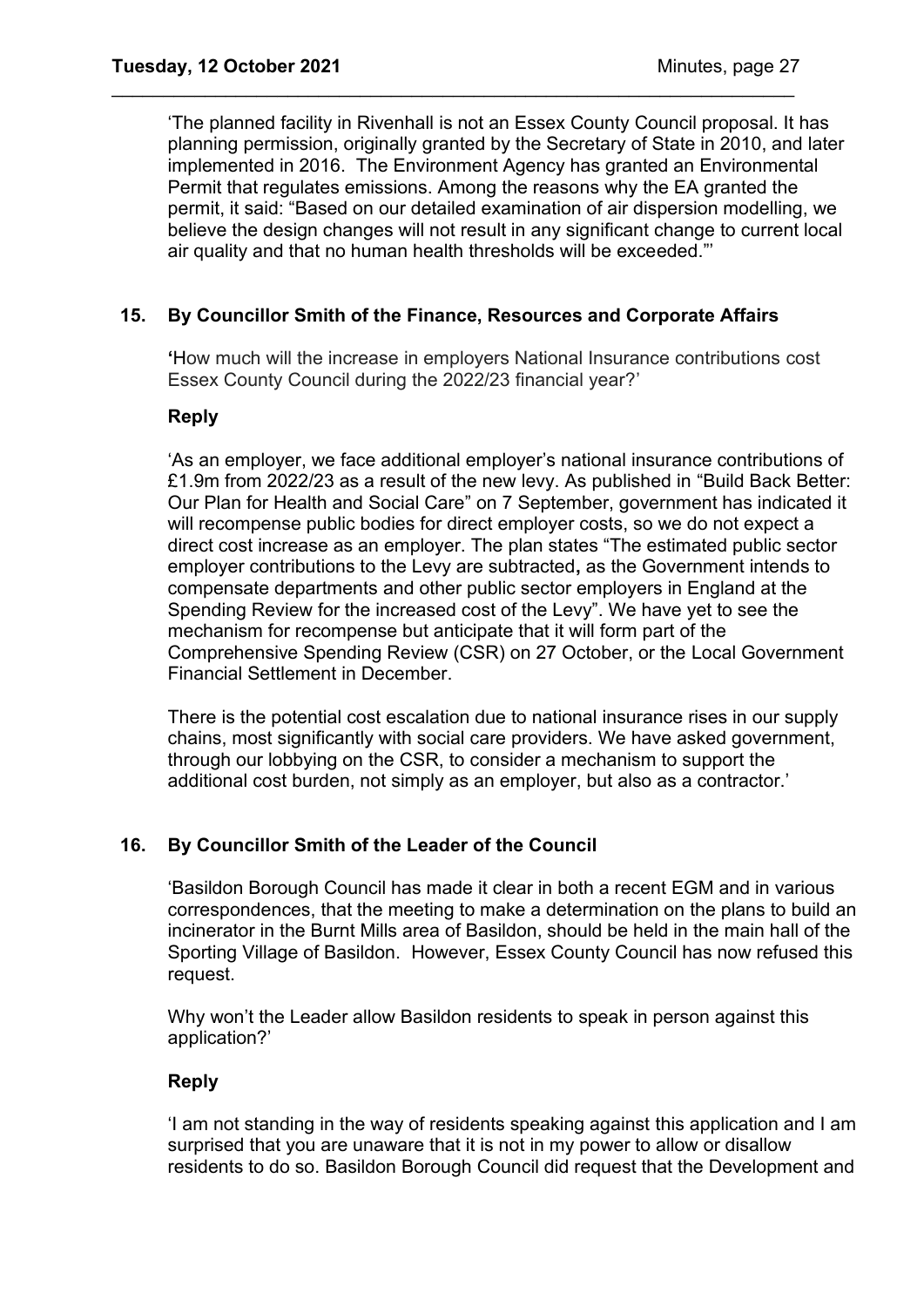Regulation Committee hold the meeting in question in Basildon, however this committee is separate to my authority as Leader of the Council, and it is not in my gift to grant that request. Councillor Guglielmi, as Chairman of the Committee, did respond to the request from Councillor Baggott and assured him that residents who cannot attend County Hall will be able to stream the meeting online. He also said that he would consider a review of the protocol around the meeting if the strength of response to public consultation required it.'

## **17. By Councillor Cory of the Cabinet Member for Highways Maintenance and Sustainable Transport**

\_\_\_\_\_\_\_\_\_\_\_\_\_\_\_\_\_\_\_\_\_\_\_\_\_\_\_\_\_\_\_\_\_\_\_\_\_\_\_\_\_\_\_\_\_\_\_\_\_\_\_\_\_\_\_\_\_\_\_\_\_\_\_\_\_\_

**'**Due to the worsening weather conditions due to climate change, it is becoming apparent that our network of highways surface water drainage is outdated and inadequate. With intense rainfall, the drains simply cannot cope; residents are facing flooding of their properties and roads and footpaths become impassable. The current method of squirting the drains is not a viable future strategy. What can ECC do in the short term to protect properties and road users, and what solutions are being developed for the longer term?'

## **Reply**

'Essex Highways operates a risk-based approach to cleansing on our priority road network which has been possible after analysis of the volume of detritus collected from each gully over a number of years. A more traditional cyclical based approach is applied to the local roads and this will continue until sufficient data is available to extend the risk-based approach into local roads. Typically, we are able to cleanse in the region of a third of our gullies across the county each year.

In addition to this the service employs three high pressure jetting units across the county all year to help prevent or relieve flooding on the network. This defect led work can come from a range of places including gully crew reports, inspections, adhoc reports, weather related incidents and enquiries.

It should be noted that many of the highways drain or flow into systems or ditches which are managed by other agencies who would have their own separate maintenance regimes.

In terms of short-term solutions, we have a capital funded Surface Water Alleviation Budget that is available to fund drainage improvements across the county which is available on an annual basis. Now and in the longer term we also have the Sustainable Drainage Systems Guide (SUDS) as part of the Essex Design Guide, encouraging developers to nature-based solutions to manage flooding.'

## **18. By Councillor Cory of the Cabinet Member for Economic Renewal, Infrastructure and Planning**

**'**The infamous Ipswich Road Roadworks are finally finished after considerable delay and tremendous upheaval for Colchester residents, especially local businesses who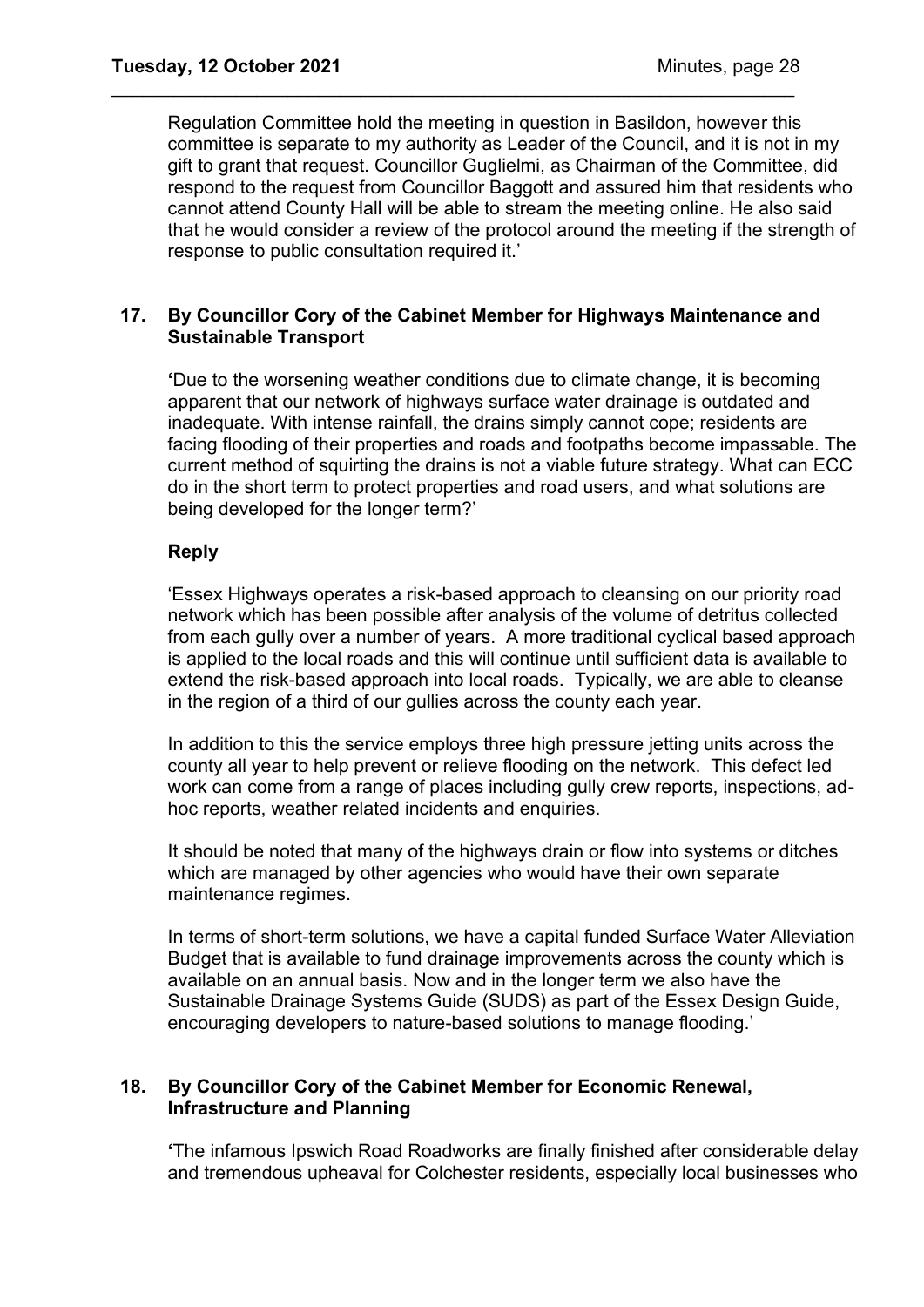have struggled greatly. Will the portfolio holder to carry out a member-led inquiry (with no external costs), to understand the procurement and contract issues, alongside the procedural failures which led to such oversight and delay?'

\_\_\_\_\_\_\_\_\_\_\_\_\_\_\_\_\_\_\_\_\_\_\_\_\_\_\_\_\_\_\_\_\_\_\_\_\_\_\_\_\_\_\_\_\_\_\_\_\_\_\_\_\_\_\_\_\_\_\_\_\_\_\_\_\_\_

## **Reply**

'I fully appreciate the frustrations of residents and businesses who have had to endure a significant disruption during these works. As you know, the A133 is a major east to west route in Colchester, running from Lexden in the west along Colne Bank Avenue and Cowdray Avenue to the junction with Ipswich Road, and then along St Andrew's Avenue to the Greenstead roundabout. The scheme objective was to reduce congestion and improve traffic flows on a stretch of the A133 in Colchester between the junction of Ipswich Road and Harwich Road, providing the necessary infrastructure to accommodate the significant housing growth that is planned for Colchester.

With regard to your suggestion that a member-led inquiry should be carried out in relation to the project delays and procurement, I do not believe that this is necessary. The nature of the delays are already fully understood, and the possibility of change occurring was always known to be likely given the complexity of the project. For the sake of clarity, please see below details of the various issues that impacted on the delivery of this scheme:

- **Additional unforeseen works to the Waitrose retaining wall:** This included additional sheet piling to maintain the structural integrity of the highway as the junction was widened. The impact of the disruption on site was mitigated by postponing the start of the works while additional design work was undertaken.
- **Statutory undertakers' apparatus:** Variations and complications with the diversion of the utilities on site (including a water main failure) required extensive additional works to be undertaken to protect regional and locally significant services. These works had to be undertaken with extreme care so as not to cut off supplies to the town and wider area. Until the diversionary work was completed it was not possible to commence with the civil engineering works for the roundabouts and road widening.
- **Covid 19:** The pandemic had a significant impact on the scheme, resulting in a shutdown and working restrictions over a considerable period of the project.
- **Unforeseen bridge damage:** On uncovering the historic foundations of the A133 Cowdray Avenue bridge, cracks and undermining of the bridge abutment and foundations were discovered. A decision was made on the basis of safety (to both the highway and railway network) and even greater disruption to the network if the works were left to a later date, to add these additional works into the scope of the project. This added approximately six months to the project duration.

I should advise that throughout the duration of the scheme, Essex County Council has employed a full project team to administer the contract in line with best practice to ensure that any changes were mitigated wherever possible and subsequently resolved in line with the contract. The project was competitively tendered in line with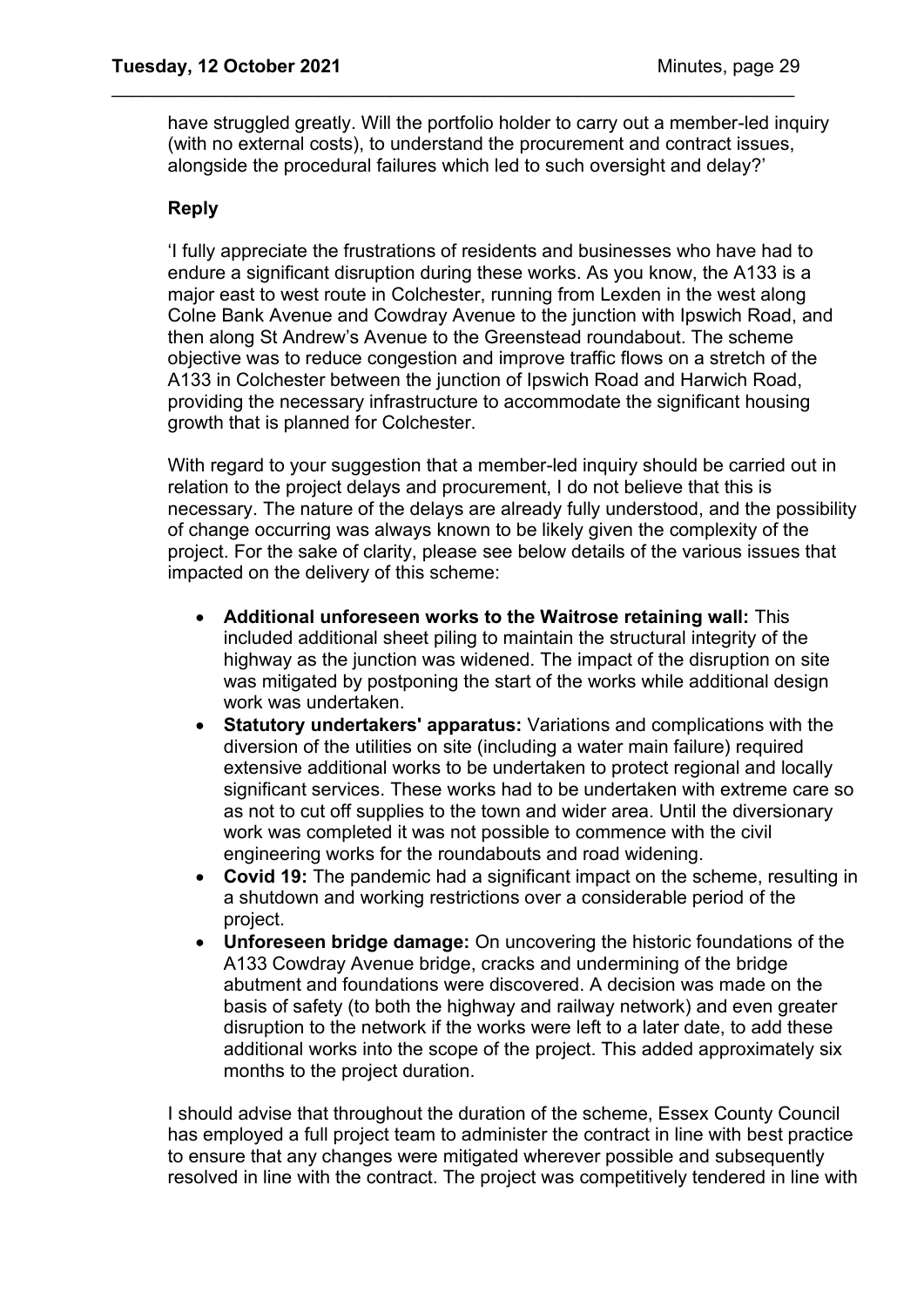public procurement guidelines and utilised the NEC3 Engineering and Construction Contract – Option C, for contract administration. This form of contract is recognised as stimulating good project management, used internationally, and reflects best practice for contract administration in infrastructure and highway project management. All matters of programme, cost and changes to scope were administered in line with the contract.

\_\_\_\_\_\_\_\_\_\_\_\_\_\_\_\_\_\_\_\_\_\_\_\_\_\_\_\_\_\_\_\_\_\_\_\_\_\_\_\_\_\_\_\_\_\_\_\_\_\_\_\_\_\_\_\_\_\_\_\_\_\_\_\_\_\_

In conclusion, I do not consider it sensible or necessary to carry out a member-led inquiry as we already understand the reasons for delays to the scheme and it is clear they were not related to any issues with procurement, the contract, or its management.'

#### **15. Oral Questions of the Leader, Cabinet Member, a chairman of a committee or the representative of the Essex Police, Fire and Crime Panel.**

A recording of the questions and answers given is available as a video on [YouTube](https://www.youtube.com/watch?v=2XA6YcdZT_E) or as [an audio recording on the ECC website.](https://cmis.essex.gov.uk/essexcmis5/CalendarofMeetings/tabid/73/ctl/ViewMeetingPublic/mid/410/Meeting/4414/Committee/50/Default.aspx)

| Question<br>asked by        | <b>Question asked to</b>                                                       | <b>Subject</b>                                             |
|-----------------------------|--------------------------------------------------------------------------------|------------------------------------------------------------|
| Councillor<br>Henderson     | <b>Cabinet Member for Highways</b><br>Maintenance and Sustainable<br>Transport | Clearing of highway drains                                 |
| Councillor<br>Gooding       | <b>Cabinet Member for Finance</b><br><b>Corporate Affairs</b>                  | Member allowance system                                    |
| Councillor<br><b>Barber</b> | <b>Cabinet Member for Economic</b><br>Renewal, Infrastructure and<br>Planning  | Improving road safety                                      |
| <b>Councillor Wiles</b>     | Cabinet Member for Devolution,<br>the Arts, Heritage and Culture               | <b>Enhancement of Country</b><br>Parks                     |
| Councillor<br><b>Harris</b> | <b>Cabinet Member for Highways</b><br>Maintenance and Sustainable<br>Transport | <b>Review of Essex Speed</b><br><b>Management Strategy</b> |
| <b>Councillor Crow</b>      | Cabinet Member for Devolution,<br>the Arts, Heritage and Culture               | <b>Museums</b>                                             |
| Councillor<br>McIvor        | <b>Cabinet Member for Highways</b><br>Maintenance and Sustainable<br>Transport | Update on Active Travel                                    |

The questions asked were: